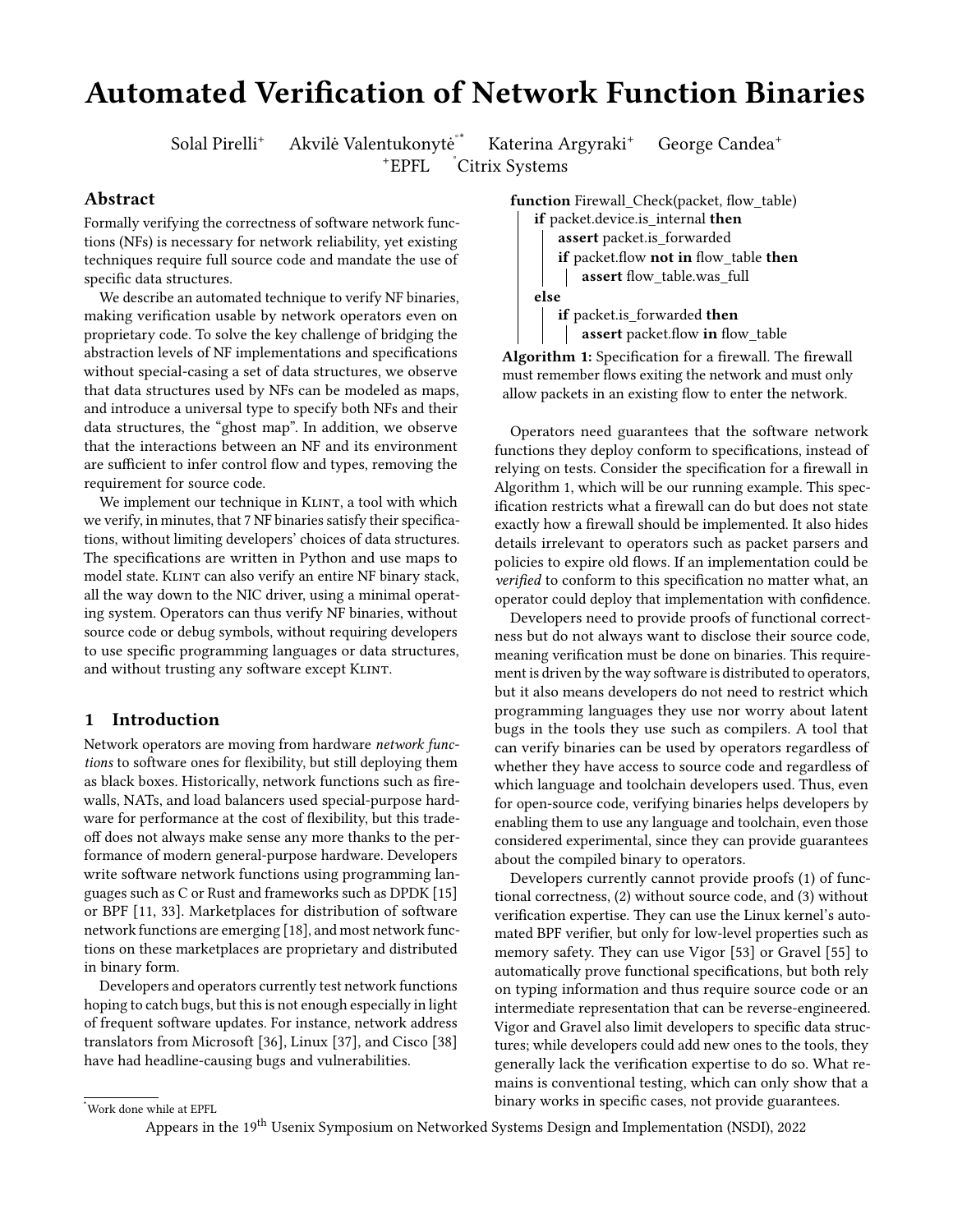Verification of data structures is out of scope for this paper. We assume that data structure code in binaries is clearly delineated and that it correctly implements its API and specification. Developers should then be able to write code using any data structure they want. A verification tool for network functions must understand the semantics of data structures through some form of contract, and automatically reason about their contents without requiring proof annotations. Developers who wish to provide maximal guarantees can manually verify their data structures, or use existing verified ones, but this should not be required for network function code to be automatically verifiable.

Our goal is to design a tool to automatically prove that a network function binary conforms to a specification, given data structures assumed to be correct. The inputs to this tool are a binary with explicit calls to data structure operations, contracts for these operations, and a specification such as a formalization of an RFC or IEEE standard. The output is a proof that the binary refines the specification or a counterexample that demonstrates otherwise.

Verifying arbitrary binaries is hard since type and control flow information are critical to verification but hard to obtain without debug symbols. However, network functions are not arbitrary. They commonly confine complex code to welldefined data structures, such as BPF maps [\[2\]](#page-13-7), and only have a handful of well-defined interactions with their environment, such as transmitting packets and reading system time. These two observations lead to two ideas enabling us to verify network function binaries.

First, we use maps as a "universal" data structure to specify network functions and data structures. We define the abstract state of both network function specifications and data structure contracts in terms of maps from keys to values using a programming language such as Python. We call these maps ghost maps by analogy to "ghost variables" that exist only in proofs, not in implementations. Contracts can be written even for data structures that cannot be implemented in terms of maps, by using "for all" quantifiers to describe an operation's effects on the data structure in a declarative manner without describing its implementation. Verification is thus proving that the binary manipulates concrete data structures in a way that conforms to the manipulation of abstract maps in the specification, using contracts to match concrete operations with abstract ones.

Ghost maps enable efficient and automated invariant inference. Inferring invariants ensures automated analysis does not explore impossible program states, which would cause spurious verification failures. The sweeping simplification of maps enables our tool to reason about invariants across any data structures instead of limiting itself to specific ones. It also leads to the tool being simpler, as there is only one kind of data structure to reason about, the map. The tool translates data structure operations into map operations and infers invariants on the resulting maps.

Second, we infer typing and control flow information from environment interactions. Modeling network functions' environment precisely is feasible since it is small and well-defined. Typing information at the boundaries between a binary and its environment is enough, since specifications are defined in terms of environment interactions: maps and fundamental operations such as packet transmission.

We have built KLINT, a prototype of our technique. It takes in a binary without debug symbols, a Python specification of its semantics, and Python contracts for its data structures. The contracts only need to be written once per data structure implementation, as a more precise form of the documentation developers currently write. KLINT always terminates with either a proof or a counter-example, unless the processing of a single packet does not terminate, in which case KLINT fails after a user-defined limit. KLINT can verify an entire software stack using a minimal operating system if needed. KLINT can verify code written in different languages, such as C or Rust, on different frameworks, such as DPDK or BPF, and deployed in different contexts, such as virtual machines, containers, or raw hardware. Developers can use any data structure as long as it has Python contracts, even if the data structure implementation is not verified. The code of the verified network functions is verification-agnostic: only the standard programming practice of separating data structures from other code and documenting their specifications is necessary.

We use KLINT to verify network functions we write based on those from Vigor [\[53\]](#page-14-0) and to verify existing BPF net-work functions such as Facebook's Katran [\[47\]](#page-14-2). KLINT can prove a range of properties, from full functional correctness according to a specification, to memory safety and crash freedom for functions without a high-level specification such as Katran. For instance, we extract a specification from IEEE 802.1D [\[30\]](#page-13-8) for a bridge we write. We provide a detailed list of properties we verify using KLINT in Appendix [A.](#page-14-3) Using Klint gives operators guarantees about the correctness of any binary they deploy: either KLINT finds bugs, which can be reported to developers, or it finds no bugs, providing a guarantee the binary conforms to its specification.

In summary, our contributions are (1) a technique to reason about data structures and infer invariants based on the idea of "ghost maps" and (2) KLINT, a prototype that uses map-based reasoning to automatically and efficiently verify network function binaries that use trusted data structures with map-based contracts. We use KLINT to verify the functional correctness of 7 binaries, 6 written in C and 1 in Rust, in minutes. These verified binaries run faster than previous verified ones thanks to relaxing restrictions imposed by previous work. We also verify the memory safety and crash freedom of 5 existing BPF network functions using KLINT, though we have no specifications for them.

The code for KLINT and our network functions is publicly available at <https://github.com/dslab-epfl/klint>.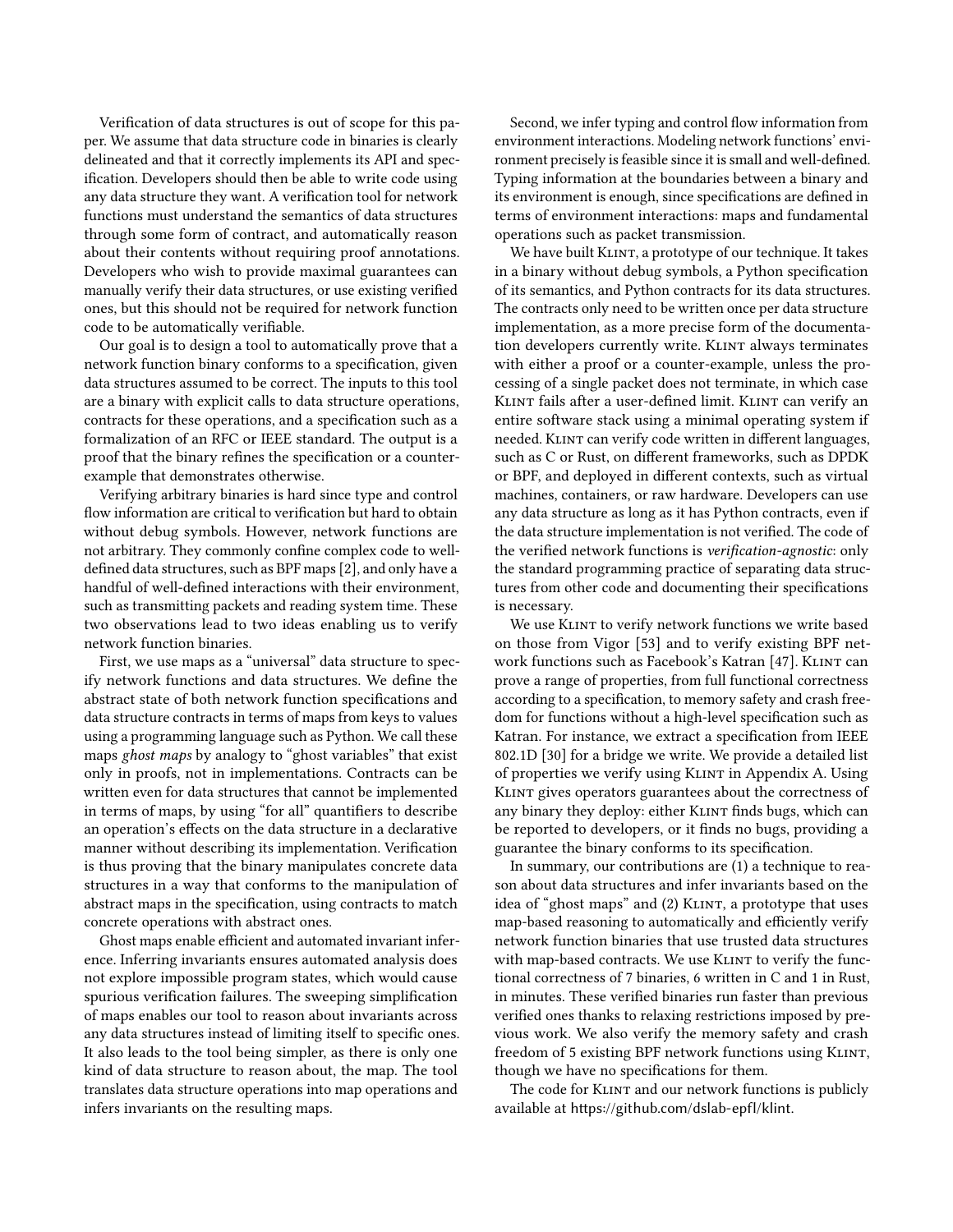### <span id="page-2-3"></span>2 Design Insights

We formalize what we mean by a "network function" in [§2.1,](#page-2-0) explain how environment interactions are enough to infer typing and control flow information of binaries in [§2.2,](#page-2-1) and describe how we bridge the gap between implementations and specifications through the indirection of maps in [§2.3.](#page-3-0)

#### <span id="page-2-0"></span>2.1 Network functions we target

We restrict ourselves to network functions that use mutable state to process packets and contain two phases: initialization and packet processing. When processing a packet, network functions decide whether to transmit packets in response and what data to transmit based on state and on the packet's contents and metadata, such as its length. We assume that network functions are single-threaded, and that they only execute code when initializing and receiving packets. We do not support timers as triggers to run code; they must instead be checked during packet processing.

To create, read, and update state, network functions acquire and use data structure *capabilities* through an environment, such as the DPDK [\[15\]](#page-13-0) framework. These capabilities correspond to opaque pointers in C, preventing network functions from directly accessing data structure internals.

Acquiring capabilities is only allowed during initialization, and may fail due to external factors, for instance running out of memory. Using capabilities is allowed at any time, and may only fail through incorrect use, for instance indexing arrays out of bounds. Packet processing may also use other environment calls that cannot fail from external factors, such as obtaining the current time.

Our assumptions about data structures correspond to good programming practices: developers should use data structures in a modular fashion for maintainability, and network functions should not allocate memory while processing packets, to avoid performance issues and out-of-memory errors that could allow for denial-of-service attacks.

We represent our model of a network function in Figure [1.](#page-2-2) This is only a formalization of what developers already do, not a proposal of a new model.

<span id="page-2-2"></span>

Figure 1. Network function components: initialization allocates state, packet processing reads and writes state and may also use other utilities. Arrows represent control flow.

#### <span id="page-2-1"></span>2.2 Information from environment interactions

The first limitation of previous work that we overcome is the need for source code, thanks to the insight that environment interactions are sufficient to infer all necessary information about network function code, i.e., types and control flow.

As we described in [§2.1,](#page-2-0) the only way for a program to hold state and interact with the external world is through its environment, such as displaying information or receiving a packet from the network. That is, we define the environment to be low-level enough that programs can be modeled as pure functions that compose environment interactions.

A tool can precisely infer all possible behaviors of a program by replacing the program's environment with one that can exhibit any allowed environment behavior, not a specific one. This verification-only environment can be written by hand or inferred from machine-readable documentation.

Writing an exhaustive model of the environment is not feasible for general-purpose software because its environment is large and ill-defined. There is no formal definition of large environments such as operating systems, and documentation often omits implementation details of high-level operations that programs may rely on in practice.

However, a complete environment description is feasible for network functions, because their environments are small and well-defined. Formally defining all environment interactions is manual work but must only be done once by an environment's developers, and the operations are low-level enough that emulating all possible implementation-specific behaviors is feasible. Having a small and well-defined environment also means that its modules can be formally verified manually if its developers choose to do so, enabling verification of the entire software stack.

For instance, our example firewall calls a data structure library to perform a lookup in its flow table and calls a networking framework such as DPDK to forward or drop the packet based on the lookup result. Both the data structures and the networking framework are part of the environment, and both can be precisely replaced by a tool as long as the network function uses dynamic linking.

Environment interactions can be observed on binaries without loss of information, since the tool knows the number of parameters and their types. For instance, when a binary calls DPDK's packet transmission function, the tool uses the current architecture's calling convention, which is known, and the data types in DPDK's headers, which are publicly available, to extract the arguments to the transmission function from the current machine state, such as the packet buffer and metadata. Thus, source code is not necessary for automated software network function verification.

The control flow information necessary for verification can be similarly extracted by observing which branches are taken or not between environment interactions, which produces an "unrolled" version of the true control flow graph.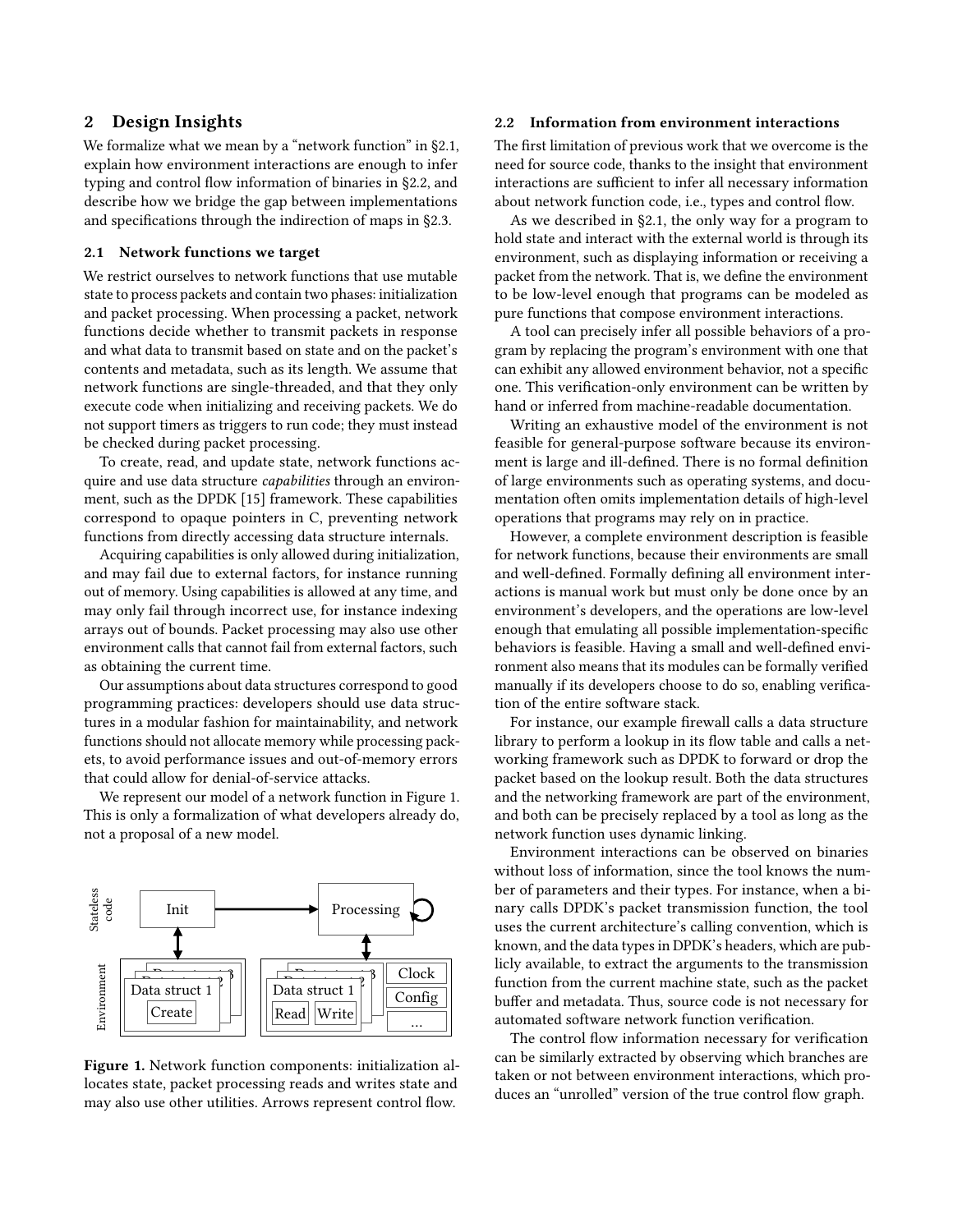#### <span id="page-3-0"></span>2.3 Using maps to bridge the gap

Verifying the correctness of a network function that satisfies the definition in [§2.1](#page-2-0) consists of showing that the semantics of the code, obtained from environment interactions as described in [§2.2,](#page-2-1) match the semantics of the specification. However, there is a gap between the variety of data structures that exist in the code and the restricted set of abstractions that any given tool can reason about, as we illustrate in Figure [2.](#page-3-1)

For instance, our firewall may use a "least recently used" data structure to keep track of which packet flows should be expired due to a lack of activity, with operations such as "add a new item" and "remove and return the oldest item". The firewall may also combine the use of this data structure with other structures, such as a map tracking per-flow statistics or a configurable set of ports that are open to the external world at all times.

Previous work proposed two ways to bridge the gap between implementation and specification: Vigor [\[53\]](#page-14-0) requires the use of specific data structures in both implementation and specification, while Gravel [\[55\]](#page-14-1) requires the use of specific data structures that it knows how to model in terms of high-level operations that can be used in specifications.

Vigor imposes two constraints to verify our firewall. First, the firewall must be written using data structures that Vigor knows about, either by modifying the firewall's code to only use Vigor data structures or by modifying Vigor itself to handle new data structures, including proof annotations for invariants that can hold across these data structures such as "all flows in the LRU are also in the map". Second, the firewall specification must be written in terms of the same data structures used in the implementation. These two constraints limit both developers and operators. Developers must restrict themselves to specific data structures or learn verification techniques to add new ones, and operators must learn the semantics of the data structures used in an implementation to understand its specification.

Gravel removes the second limitation: it translates data structure operations to a small set of high-level operations for use in specifications, thus operators do not need to learn all data structure semantics.

<span id="page-3-1"></span>

Figure 2. There is a gap between the abstractions used in the implementation and the specification.

However, the restriction on developers remains. Developers must either modify the firewall's code to only use existing Gravel data structures or modify Gravel itself to handle new data structures.

Fundamentally, tools that handle a specific set of data structures do not scale. Adding support for a new data structure requires not only encoding the data structure's operations, but also its interactions with other data structures, such as invariants that can exist across structures. Even if a tool is limited to invariants across two data structures, adding the Nth structure requires adding N kinds of invariants, one for each data structure including the new one.

We introduce a level of conceptual indirection: we express the semantics of both data structures and specifications in terms of one data structure, the map. Operations on data structures such as arrays, hash tables, longest-prefix-match tables, and port allocators can be defined in terms of map operations, regardless of how they are implemented. Verification tools can use contracts to translate any data structure operation into map operations, which become the only kind of operation the tool needs to reason about for invariant inference and verification.

We refer to such maps as ghost maps, by analogy to "ghost variables" which are variables only used in proofs. We present an example of contracts for a "least recently used" data structure in Listing [1.](#page-3-2) Using this contract, a verification tool can translate the LRU semantics into maps, and thus does not need special knowledge of what an LRU data structure is, only knowledge of maps. Importantly, contracts can be declarative, not just imperative. Ghost maps can define even data structures that cannot be implemented using maps thanks to the "for all" quantifier. LRU\_expire's contract only describes what it does, not how: the returned value is the oldest, but the contract does not need to explain how this value is found. We explain how a verification tool can efficiently reason with maps in [§3.](#page-4-0)

This sweeping simplification also makes invariant inference easier since there is only one kind of data structure, as we show in [§4.](#page-7-0)

```
1 # struct LRU;
    LRU = namedtuple ('LRU', ['items'])
3 # void LRU_add (struct LRU* lru,
4 \# void* item, int age);
5 assert item not in lru.items
6 lru . items [ item ] = age
7 # void* LRU_expire (struct LRU* lru);
8 age = lru.items[result]
    assume ( lru . items . forall ( lambda k, v : v <= age ) )
10 lru.items.remove(result)
```
Listing 1. Contracts defined using maps, in Python, for a "least recently used" data structure, in C. result is the return value from LRU\_expire.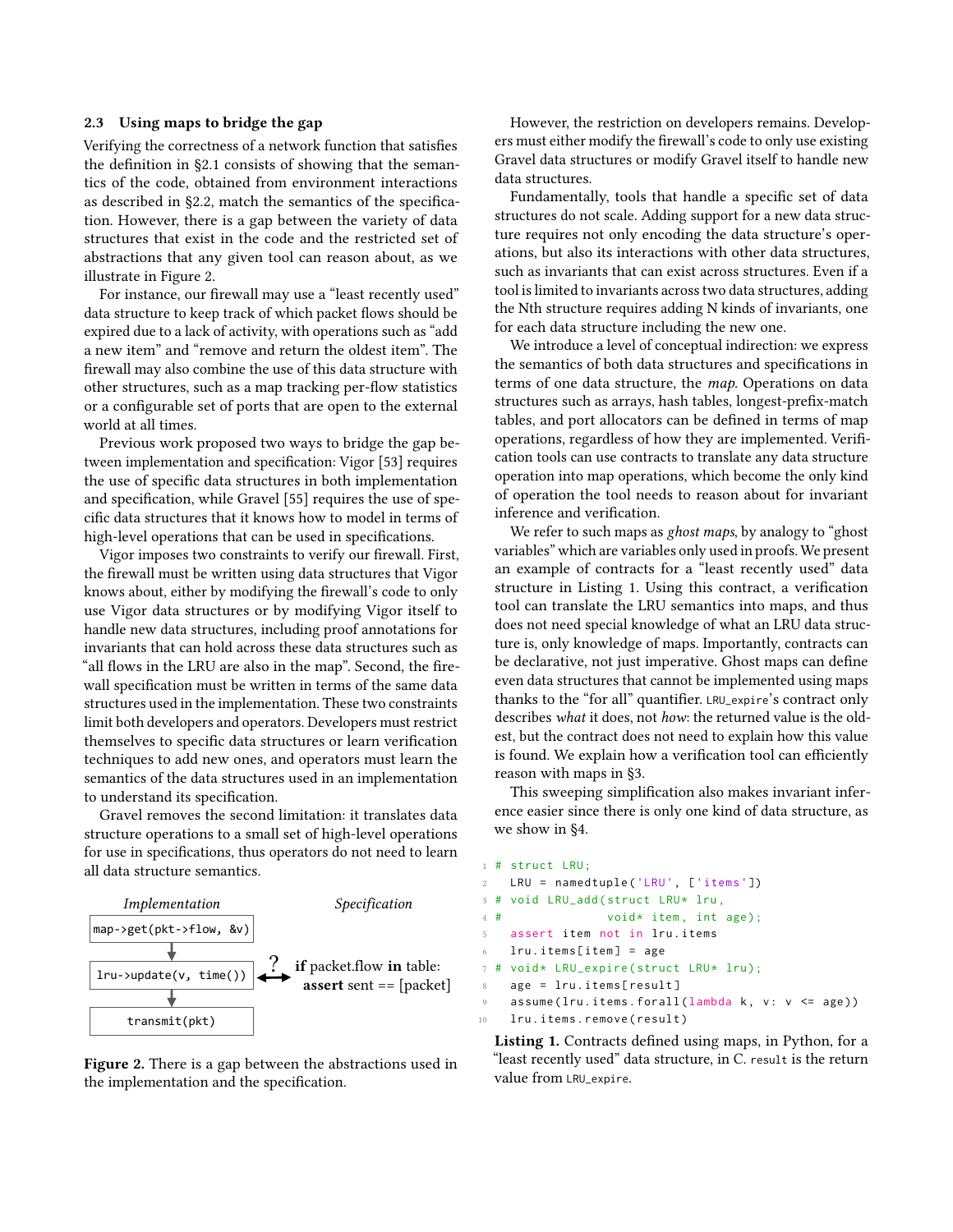### <span id="page-4-0"></span>3 Ghost Maps

To verify network functions automatically, we use symbolic execution to analyze all their paths, which we summarize in [§3.1.](#page-4-1) Since data structure implementations have too many paths to enumerate, we abstract them using contracts instead, to obtain paths such as "key found" and "key not found" instead of one path per cell in which a key might be.

We introduce ghost maps as a "vocabulary" in contracts to describe the semantics of data structures and network functions to both verification tools and human readers. Ghost maps only exist within contracts, not implementations.

We describe our goals for ghost maps in [§3.2,](#page-4-2) our proposed representation of ghost maps in [§3.3,](#page-5-0) and our proposed translation of their operations into logical formulas in [§3.4.](#page-5-1)

#### <span id="page-4-1"></span>3.1 Symbolic execution background

A symbolic execution engine executes code with symbols as inputs instead of concrete values. Whenever it encounters a branch on a symbolic condition, it explores both alternatives, remembering the choices it made in a path constraint. This leads to a set of paths, which are sequences of choices that each represent one possible program execution. For instance, instead of executing an "absolute value" operation on −5 and obtaining 5, a symbolic execution engine will execute it on  $\alpha$  and obtain two paths: one with path constraint  $\alpha \geq 0$  and result  $\alpha$ , and one with path constraint  $\alpha$  < 0 and result  $-\alpha$ .

Some code has too many paths to explore in reasonable time. For instance, consider looking for a value in an array. The value could be in the first position, or the second, or the third, and so on, until the array length. The number of paths is limited by the array length, which could be, e.g., 2 <sup>32</sup>. If the code which looked up the value then looks up another value, each path resulting from the first lookup will lead to new paths for the second lookup, squaring the total number of paths. This problem is known as path explosion. While the number of paths can sometimes be reduced by merging related paths at the expense of producing more complex constraints [\[29\]](#page-13-9), the paths to be merged must still be partially explored, which does not solve path explosion.

If the number of paths in a program is "reasonably" small, a symbolic execution engine can exhaustively enumerate them and verify the program by verifying that each path satisfies the program's specification.

<span id="page-4-4"></span>

Figure 3. Ghost maps are more expressive than bitvectors while remaining decidable, unlike more powerful theories such as arrays with universal quantifiers.

<span id="page-4-3"></span>
$$
length(M) \rightarrow Int
$$
  
\n
$$
get(M, K) \rightarrow V \mid None
$$
  
\n
$$
set(M, K, V) \rightarrow M'
$$
  
\n
$$
remove(M, K) \rightarrow M'
$$
  
\n
$$
for all(M, \lambda(k, v) \rightarrow Bool) \rightarrow Bool
$$

Listing 1. Ghost map operations. M and  $M'$  are maps;  $K$ ,  $V$ are keys and values. Int denotes bitvector-based integers, and Bool Booleans. None is the lack of value.

#### <span id="page-4-2"></span>3.2 Expressivity, decidability, and completeness

We propose the ghost map abstraction in Listing [1](#page-4-3) which is expressive enough to define data structures and network functions, while still enabling a tool to reason in a decidable, sound, and "complete enough" manner. We describe each of these properties next.

Ghost maps are expressive enough to abstract the data structures we care about. Simpler abstractions require too much detail in contracts to be practical for either humans or tools. For instance, representing a hash table as a sequence of 0s and 1s is possible but impractical. We are concerned with data structures used in network functions, such as hash tables and port allocators, thus we limit our vocabulary to what they need, not to all possible code.

However, expressiveness is at odds with decidability. Symbolic execution engines use a solver to tell whether a logical formula is satisfiable, i.e., whether there exists an assignment of variables such that the formula holds. For instance, if "the firewall's variables, given the firewall's constraints, violate its specification" is satisfiable, then the assignment of variables is a counter-example to the firewall's correctness. Logical formulas are written using theories, which are the "vocabulary" of solvers. Some theories are decidable, meaning that a correct solver will always return a correct answer. Some are not, meaning that the answer may be "unknown" instead of yes or no. Even with decidable theories, "unknown" may be returned if the solver is given a timeout and cannot find an answer in time.

Verification tools must be sound and as complete as possible. A tool is sound if it verifies only correct programs. A tool is complete if it verifies all correct programs. Due to the Halting Problem [\[49\]](#page-14-4), verification of general-purpose programming languages must be incomplete, thus the goal is to verify "interesting" correct programs, i.e., those that humans actually write, even if some contrived theoretical examples cannot be verified.

Ghost maps are an intermediate step between quantifierfree bit vectors, which are decidable due to their finite size but not expressive enough, and arrays with universal quantifiers, which are more than expressive enough but undecidable, as we illustrate in Figure [3.](#page-4-4)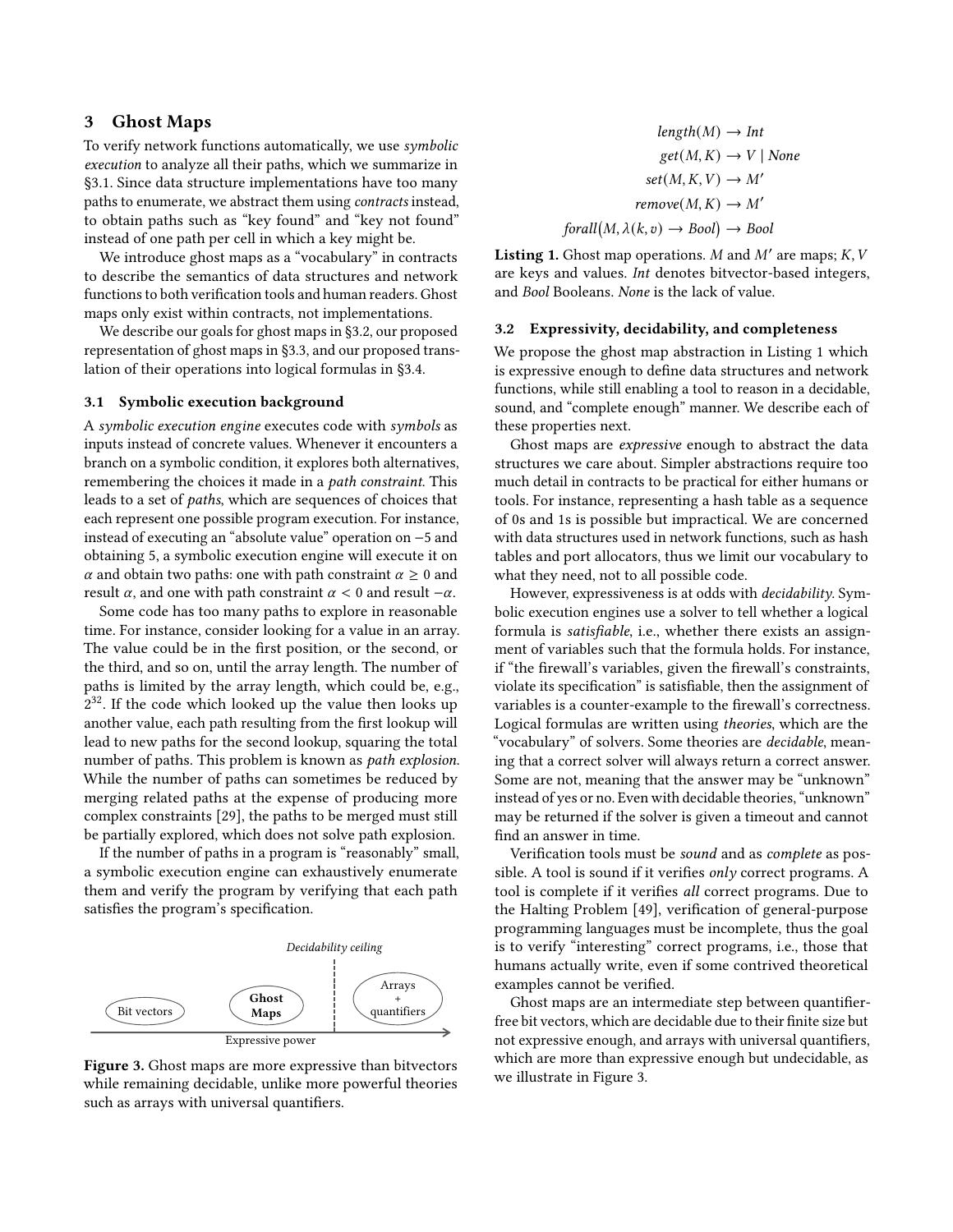#### <span id="page-5-0"></span>3.3 Representing ghost maps

To remain as decidable as the theory of bit vectors while offering more expressivity, we present a translation of ghost maps to bit vectors in the context of symbolic execution. Notably, ghost maps' "for all" quantifier, which enables nonimperative contracts for data structures that cannot be implemented with maps, can be translated without using universal quantifiers. Ghost maps can be more expressive despite being translated to bit vectors because the symbolic execution engine internally uses data structures, such as lists, to build the logical formulas it sends to the solver.

We expect the code to manipulate maps of large size, but to only interact with a small number of items in any given map. This is true of network functions, which by nature only perform a small number of operations for each packet to remain within their performance budget.

Tracking known and unknown items separately is our key insight to handle maps of arbitrary size. That is, none of the map operations require "forking" the current path, and the engine handles map operations in a time linear in the number of known items, not total items.

Thus, instead of keeping track of every item in every map, the engine only needs to track the specific items that are explicitly used in one iteration of the network function's packet-processing loop. Other items are "summarized" into a single pseudo-item that tracks their constraints, such as "all unknown values are non-zero".

This scheme naturally enables ghost map lengths to be symbolic, since their actual size does not matter as much as the number of known items. A verification tool can thus represent maps whose length is determined by configuration parameters using a symbolic configuration, instead of verifying only one specific configuration as is for instance done in Vigor [\[53\]](#page-14-0). The tool can thus catch all bugs that only occur in specific configurations, such as the maximum capacity of the firewall's flow table being zero, without requiring developers to think of which configurations to try.

Counter-intuitively, the engine must mutate its internal representation of maps during read-only operations on maps. Known items must include those that have been retrieved from the map, even if they have not explicitly been set before. For instance, consider the following:

$$
get(M, K_1) \to V_1
$$
  

$$
get(M, K_2) \to V_2
$$

If  $K_1 = K_2$ , then  $V_1 = V_2$  by definition. But the engine must remember the first get in some way in order to guarantee the implication, and it cannot store high-level map operations in the path constraint, thus it must modify its internal representation of  $M$ . From an outside perspective,  $M$  has not changed, but internally the engine must remember this get.

We informally describe each operation first, then add additional details to handle subtleties, then provide a formal algorithm for the core get operation.

The engine tracks each map's length explicitly.

Known items are triples: (key, value, presence bit). If the presence bit is false, the value is ignored and the key is considered absent from the map. None only exists conceptually; the theory of bit vectors cannot represent it.

Known items may be redundant, but their values and presence bits must match if their keys match. This is because their keys may be symbolic, thus the engine cannot know for sure whether two items have equal keys.

Unknown items are represented by an invariant that they all satisfy. The unknown items invariant only concerns unknown items. Known items need not satisfy it. For instance, a map may have as invariant "all unknown values are non-zero" and two known items,  $(K_1, 0, true)$ ,  $(K_2, 1, \alpha)$ . The first known item is definitely present, whereas the second may or may not be present depending on the value of  $\alpha$ .

The unknown items invariant is represented as a formula on a special unknown item, unique to each map. For instance, the non-zero invariant example is represented as  $UP_M \Rightarrow$  $UV_M \neq 0$ , where  $UP_M$  and  $UV_M$  are the presence bit and value of  $M$ 's unknown item. Including the presence bit in the invariant allows it to be constrained for cases such as arrays. For instance, a zero-based array of length  $L$  described using a ghost map A would have  $UP_A = (0 \leq UK_A < L)$  as part of its unknown items invariant, indicating that keys are in  $A$  if and only if they are between 0 and  $L$ , matching the semantics of array indexing in languages such as C.

#### <span id="page-5-1"></span>3.4 Translating ghost map operations

We use  $ITE(c, t, f)$  to denote "if c then t else f", and fresh to mean a symbol that was not used before, i.e., that is not constrained in any way. "Applying" the unknown invariant of a map to an item means substituting the map's unknown item for the item.

 $\mathbf{length}(M)$ : Return the map's length, which the engine tracks explicitly.

 $\boldsymbol{get}(M, K)$ : Create a fresh tuple  $(V, P)$ . Add  $(K, V, P)$  to the map's known items. Add constraints to the current path to encode that, within the map,  $(1)$  if  $K$  matches a known item then so do  $V$  and  $P$ , (2) if  $K$  does not match any known item then the unknown items invariant applies on  $(K, V, P)$ , and (3) the number of unique known items cannot exceed its length. Return  $(V, P)$ , which encodes "if  $P$  then  $V$  else None".

 $\textbf{set}(M, K, V)$ : Let  $(\_, P) = \text{get}(M, K)$ . Return a new map whose length is  $length(M) + ITE(P, 0, 1)$ , whose known items are  $(K',ITE(K = K', V, V'), P' \vee (K = K'))$  for each known item  $(K', V', P')$  in M, plus  $(K, V, true)$ , and whose unknown items invariant is the same. That is, (1) the length only grows if  $K$  was not in  $M$ , and (2) known items must match if they are redundant.

 $\boldsymbol{remove}(M, K)$ : The opposite of set, i.e., the length change is  $ITE(P, -1, 0)$ , the new known item is  $(K, V, false)$ , where V is any arbitrary value, and the known items are changed to  $(K',ITE(K = K', V, V'), P' \wedge (K \neq K')).$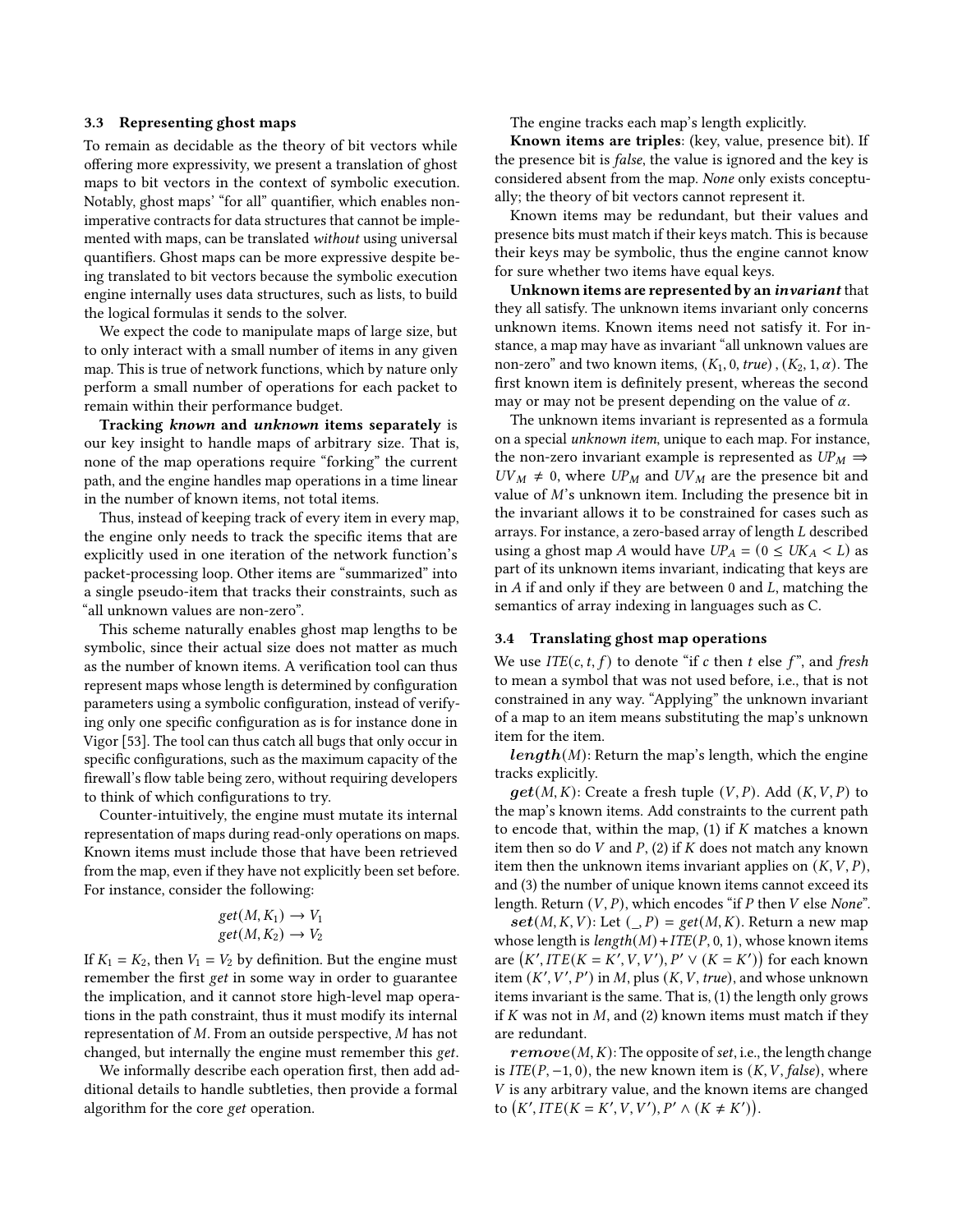**: The result is** *true* **iff**  $P \Rightarrow F(K, V)$  **for each** known item  $(K, V, P)$  in the map and  $UP_M \Rightarrow F(UK_M, UV_M)$ for the unknown item of the map. That is, the result indicates whether the predicate holds on known items and on unknown items. Add to the map's invariant that if the result of this operation is *true*, then the predicate holds on unknown items if their presence bit is true, ensuring that even if the result is not yet known, it will be consistently applied in the future. If the result is false, future items are not constrained, which is sound but not complete.

Layers are necessary to handle dependencies that arise when code uses multiple versions of a map at once. Consider:

$$
set(M, K, V) \to M' \quad \begin{array}{l} get(M, K') \to V' \\ get(M', K') \to V'' \end{array}
$$

If  $K \neq K'$ , then V' and V'' must be the same, since only the value associated with  $K$  is affected by the set. However, the representation described earlier cannot guarantee this, because the known items of  $M$  and  $M'$  are independent.

To handle this issue, set and remove return layers instead of entirely new maps, as the example in Figure [4](#page-6-0) illustrates. That is, they return a map which includes the newly added or removed item among its known items, but which links to the previous map for the other known items, transforming them when necessary, instead of evaluating the new known items at creation time. Items and invariants created by get and forall are always added to the bottom-most layer. Map layers also share the unknown items invariant, and the associated "unknown item", of their base map.

Thus, in our example above, the known items "seen" by the second get operation include the result of the first one, and thus the second get will return a result that lets a tool prove  $K \neq K' \Rightarrow V' = V''$ .

Invariant recursion must be explicitly handled to avoid infinite recursion when two maps' invariants refer to each other. For instance, a bi-directional map may be represented as two maps whose contents are inverses: for each key-value pair  $(K, V)$  in map  $M_1$ , there is a pair  $(V, K)$  in map  $M_2$ , and vice versa. The invariants are:

$$
for all (M_1, \lambda(k, v). get (M_2, v) = k)
$$
  

$$
for all (M_2, \lambda(k, v). get (M_1, v) = k)
$$

Consider what would happen using the representation described earlier when the engine handles  $get(M_1, K)$  for some . As part of adding the invariant on the newly-known item of  $M_1$  to the path constraint, the engine will call  $get(M_2, V)$ with the fresh  $V$  from the original get. As part of adding the invariant on the newly-known item of  $M_2$  to the path constraint, the engine will call  $get(M_1, V')$  with the fresh  $V'$ from the second get. The engine then calls get on  $M_2$ , and so on, leading to infinite recursion.

Solving this issue requires the engine to recognize that in the third get call, the  $V'$  argument is equal to  $\overline{K}$ , which it knows from the first get call. The result should thus be the existing  $V$ , not some fresh  $V''$ .

<span id="page-6-0"></span>

Figure 4. Example of a set layer  $M'$  on top of a map  $M$ , and the resulting known items of  $M'$ .

The engine thus tracks a *condition* and a *value hint* during ghost map operations, which are set when handling invariants and used to stop recursion when handling get.

When handling a map invariant of the form  $get(...) = ...$ , the engine adds to the condition the presence bit given as argument to the invariant and sets the value hint to the value expected by the invariant. These changes are reverted when the engine is finished handling the invariant.

 $get(M, K)$  needs two changes at the start: First, if K cannot be different from an existing item's key assuming the condition holds, return that item's value and presence bit. Second, after creating the fresh  $V$ , if there is a condition, add "the condition implies  $V = value\_hint$  to the path constraint.

Applying this logic to our example solves the issue. When handling get  $(M_2, V)$ , the value hint is K and the condition is P, both from the newly-known item of  $M_1$ . When  $M_2$ 's invariant calls *get*  $(M_1, V')$ , the path constraint contains  $P \Rightarrow$  $V' = K$ , thus the get on  $M_1$  will start by checking whether its known item  $(K, V, P)$ 's key is equal to V' assuming P, which it is, and return  $(V, P)$ , ending the recursion.

This strategy avoids recursion in common cases such as our example of maps with reciprocal keys and values, but it is not complete, as the engine may recurse infinitely. For instance, " $M_1$  has  $min(K - 1, 0)$  for all K in  $M_2$ , and  $M_2$  has  $min(K - 1, 0)$  for all K in  $M_1$ " could hold, but will lead to infinite recursion in the engine given our implementation.

We present the final get algorithm, which is the core of our ghost map technique, in Appendix [B.](#page-15-0) Our technique is decidable and expressive but not complete, unlike prior work that focused on completeness at the expense of expressiveness [\[3,](#page-13-10) [13\]](#page-13-11). Our technique enables a symbolic execution engine to translate ghost map operations into formulas on quantifier-free bit vectors. This enables the engine to bypass the path explosion caused by data structure code by executing the code's contract instead.

The universal "forall" quantifier on ghost maps allows contracts even for operations that cannot be implemented using maps by describing what they do instead of how. However, we believe some data structures are not a good fit for ghost maps, specifically ordered ones. While queues and stacks can be viewed as maps from indexes to elements, the resulting contracts are unlikely to be conducive to invariant inference.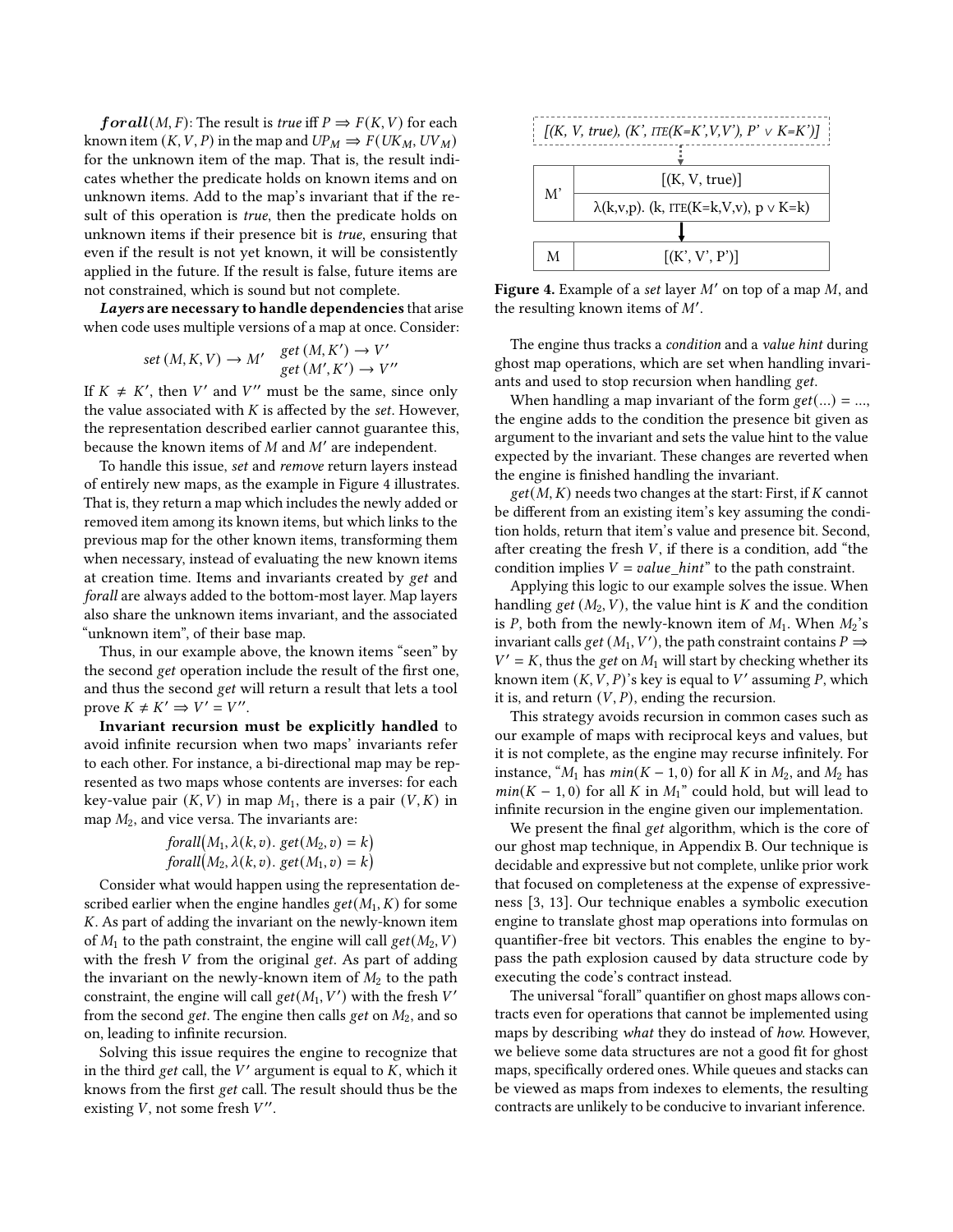# <span id="page-7-0"></span>4 Invariant inference

Handling data structures by translating them to ghost maps is not sufficient for automated verification. Developers use data structures in well-defined patterns, named invariants, but these patterns are not always explicit in the code.

Verification tools must infer such invariants to avoid failures. When executing a contract instead of an implementation, the tool must have enough information to prove the contract's precondition. Previous tools bypassed this problem by special-casing data structures and their invariants.

The ghost maps representation we proposed in [§3](#page-4-0) enables tools to infer invariants without special-casing templates.

Consider these motivating examples in pseudo-code:

```
if packet . flow in table :
  statistics . increment ( packet . flow )
```
If increment's contract requires the item to be in statistics, symbolic execution will fail if it cannot prove this fact.

```
device = destinations . get ( packet . flow )
transmit_packet ( packet , device )
```
If transmit\_packet's contract requires the device to exist, symbolic execution will fail if it cannot prove this fact.

```
if not items . full :
  items.add(x)
  metadata.add(x, y)
```
If add's contract requires free space, symbolic execution will fail if it cannot prove not metadata.full in the second add call.

All three examples could be bugs depending on how the data structures they deal with are updated. If the first example is in code that always adds packet.flow to both statistics and table, the code is valid. If the second example always puts a device known to be valid in devices, such as the incoming device of a packet, the code is valid. If the third example is the only occurrence of add in the code and both structures have the same length, the code is valid.

To infer invariants, our algorithm starts from the strongest possible ones then iterates by relaxing them as needed until it finds a fixed point, as we illustrate in Algorithm [2.](#page-7-1) The starting point is the program states resulting from symbolically executing the network function's initialization code. At this point, the invariants are the strongest possible ones: "all maps will always be exactly as they are after initialization".

```
function FindFixedPoint(code)
   invs = InitialInvariants(code)states = InitialStates(code)do
       invs = Relax(invs, states)states = SymbolicallyExecute(state, invs)
```
while invs do not hold on states

return invs

<span id="page-7-1"></span>Algorithm 2: Core of the invariant inference algorithm.

The initial invariants are unlikely to hold on the packet processing code, unless the code does nothing. After symbolically executing the packet processing code for one iteration of the network function's infinite packet-processing loop, the engine relaxes the invariants to match the program states that result from the iteration. For instance, the initial invariant "the firewall's flow\_table is always empty" could be relaxed into "the flow\_table may have items, and its length is always the same as the statistics". The engine then symbolically executes a packet-processing iteration again using these new invariants, which may lead the engine to explore new paths in the code such as a path in which the packet's flow is found in the flow\_table, previously infeasible as the table was assumed to be empty. The engine then relaxes the invariants again, and executes an iteration with these new invariants, until the invariants no longer need relaxing after an iteration. By definition, the final relaxation yields invariants that hold on the initial state as well, thus the result is a correct set of invariants. The algorithm is guaranteed to converge since the set of invariants can only shrink. It may converge towards the empty set of invariants because the code has no invariants or because the engine could not infer any. The goal is not to find some "ideal" set of perfect invariants, only enough invariants to be able to symbolically execute and verify the code. If some properties happen to hold but are not necessary, inference need not find them.

The key to inferring useful invariants is to use ghost maps' known items to form invariant candidates, and then check whether these candidates hold using the *unknown* items. Thus, instead of using low-level invariant templates such as "the value is nonzero" as in Houdini [\[20\]](#page-13-12), the tool can find invariants based on the constraints that hold on known items. For instance, the tool does not need a definition of a "device" to solve our second motivating example.

Besides finding invariants among map items and lengths, tools can also find invariants across maps. Such invariants are of the form "if  $M_1$  associates key K with value V, then  $M_2$  has some key and possibly value related to  $K, V$ ". For instance, in the first motivating example, finding the invariant "all keys of table are also keys in statistics" enables the tool to prove that the code uses increment correctly. Inferring such invariants requires finding functions  $F_K$ ,  $F_V$ ,  $F_P$  for two maps  $M_1, M_2$  such that  $((get(M_1, K) = V) \wedge F_P(K, V)) \Rightarrow$  $\left(\text{get}\left(M_2, F_K(K, V)\right) = F_V(K, V)\right)$ , or alternatively find only  $F_K$ ,  $F_P$  and merely infer that  $M_2$  contains  $F_K(K, V)$  without inferring the associated value. Candidates for  $F_*$  are found using the known items and confirmed using the unknown items invariant.

In summary, the representation we propose for ghost maps also enables an elegant invariant inference algorithm based on finding candidate invariants and relaxing them as necessary. Representing known items explicitly lets a verification tool find useful candidates for invariants, instead of limiting itself to special-cased low-level templates.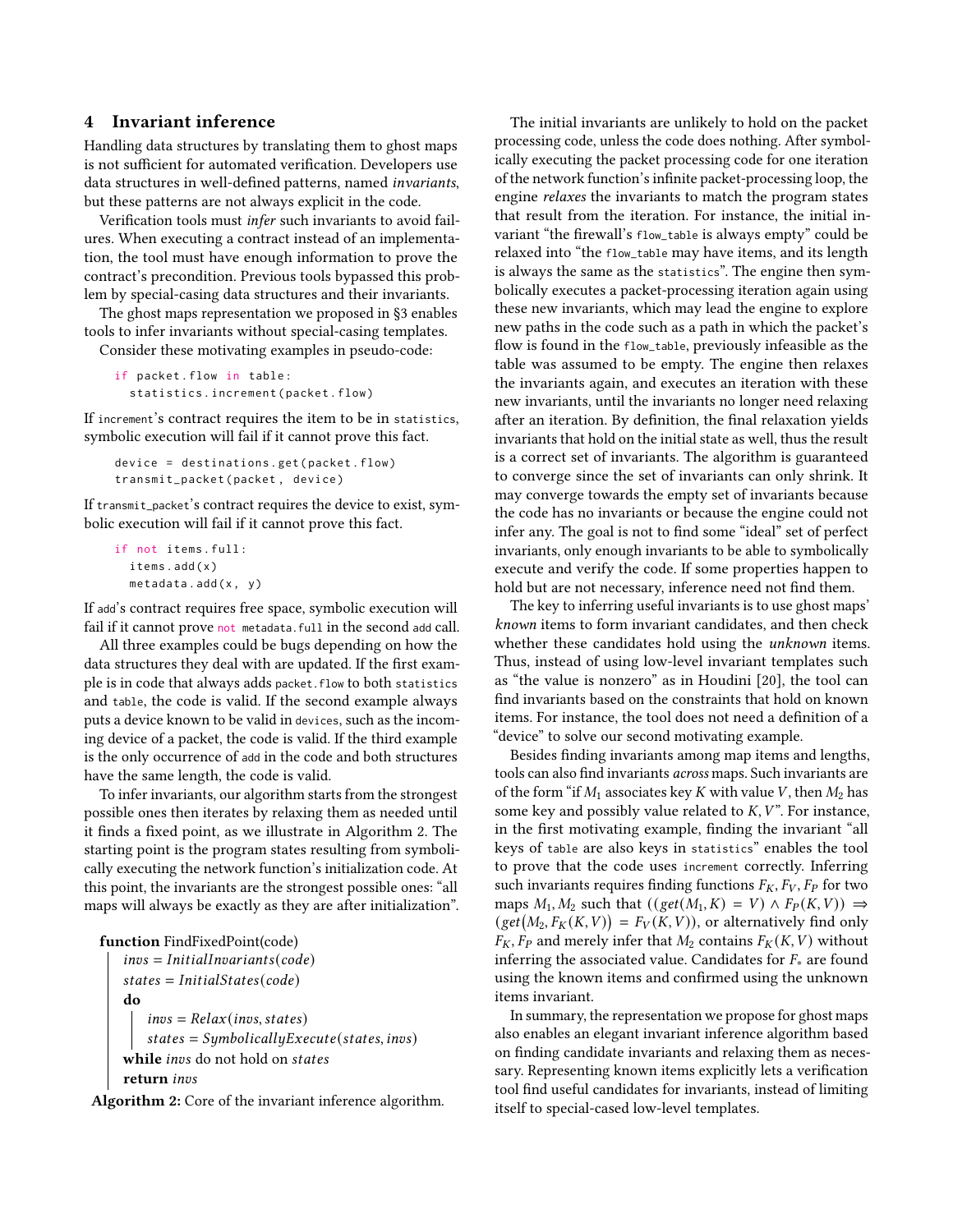### 5 Implementation

We implement our technique in KLINT, a tool which uses the angr [\[48\]](#page-14-5) symbolic execution engine and the Z3 [\[12\]](#page-13-13) solver.

KLINT takes a network function binary and a Python specification as inputs and proves that the binary satisfies the specification or produces a counter-example. KLINT can also be used without a specification to check that no path in the code crashes or accesses memory out of bounds.

Klint first identifies all environment interactions in the binary, which correspond to data structure operations or networking operations, using the symbols that the binary must export since it dynamically links the environment code. Then, KLINT maps these operations to their contracts, provided by the developers of the data structures and of the networking environment. Data structure contracts are written in terms of ghost maps, as defined in [§3,](#page-4-0) while the handful of fundamental networking operations such as transmitting a packet have manually written contracts for KLINT. When the binary calls its environment, KLINT symbolically executes the corresponding contract instead of the implementation, inferring types and control flow information as described in [§2.2:](#page-2-1) Klint knows the types of parameters to environment interactions, and extracts control flow in the form of path constraints. This enables KLINT to understand the semantics of the binary under verification in terms of its environment.

Klint symbolically executes the network function's initialization code, as defined in [§2.1,](#page-2-0) then infers invariants that hold in all packet-processing paths by symbolically executing the packet-processing code until it finds a fixed point, as described in [§4.](#page-7-0) KLINT then checks whether all packetprocessing paths satisfy the specification, which indicates whether the network function binary as a whole does.

Specifications are Python programs that use ghost maps, which KLINT interprets using peer symbolic execution [\[6\]](#page-13-14) on each state resulting from symbolic execution of the binary. The binary may abstractly manipulate more than one ghost map, since it may use multiple data structures and individual data structures may be modeled by contracts as multiple maps. Thus, when the specification refers to a map, KLINT must infer which of the maps it is, using heuristics to try likely candidates first, and only fail verification if the specification is violated for all possibilities. For instance, a firewall can track outgoing flows and maintain statistics per IP ad-dress. KLINT must infer that the flow table in Algorithm [1](#page-0-0) is the abstract form of the former data structure, not the latter.

Developers must comply with good programming practices such as state separation if they want verification to succeed, and KLINT enforces this during verification. If developers do not separate data structure code from the rest of the network function, KLINT will encounter too many paths and fail once it has executed a configurable instruction threshold. Developers already follow even stricter practices to write BPF programs due to the strict Linux verifier [\[10\]](#page-13-15).

KLINT models heap memory with ghost maps, treating memory as just another kind of data structure and including it in invariant inference. Developers use a standard calloc-like interface to allocate memory. During symbolic execution, memory allocations return symbolic pointers, ensuring that KLINT will explore all paths even if some paths depend on the value of pointers. This is not the case in a tool such as Vigor [\[53\]](#page-14-0), which uses concrete pointers.

To ensure that developers cannot "hide" memory from Klint, all memory outside of the stack and the maps-modeled heap is read-only after initialization. This is not a limitation on sensible developers, who allocate on the heap through the environment and cleanly separate mutable state.

Our memory model is similar to Memsight [\[9\]](#page-13-16) and KLEE's segmented memory [\[26\]](#page-13-17), but it requires almost no effort to implement thanks to the flexibility of ghost maps.

KLINT can do full-stack verification, verifying the entire software stack, including the network driver and most of a minimal operating system.

To verify the network driver, KLINT matches hardware accesses to the actions they correspond to, using a hardware description of the network card written in a domain-specific language and based on publicly available data. KLINT intercepts reads and writes to network card registers, which usually go through port- or memory-mapped I/O. When the network driver writes a value to a register, KLINT reverseengineers what the driver might be doing by finding all actions that could match the write, and checking which ones are feasible in the current hardware state. For instance, if the driver sets the "enable promiscuous mode" flag in the network card, Klint looks up the corresponding action and checks its precondition, which states packet reception must be disabled. If the precondition does not hold, or if no action matches the write performed by hardware, KLINT aborts verification. Actions can also have postconditions describing what happens to the hardware as the result of an action, such as a self-clearing bit in a register.

The only environment operations for which KLINT uses contracts instead of implementations during full-stack verification are the data structures and the memory allocator due to their complexity. We verified that they obey their contracts using machine-checked proofs.

Full-stack binary verification does impose one constraint: while the network function and its network driver can be compiled together, the environment has to be compiled separately and then linked together without link-time optimizations, ensuring the symbols corresponding to environment operations exist and can be given as an input to KLINT.

Our trusted computing base is made up of KLINT itself, including angr and Z3; the bootloader; the hardware; and the VeriFast [\[25\]](#page-13-18) theorem prover we use to verify the memory allocator and data structures. Since VeriFast verifies source code, we trust the C compiler for the data structures and memory allocator, but this is not a fundamental limitation.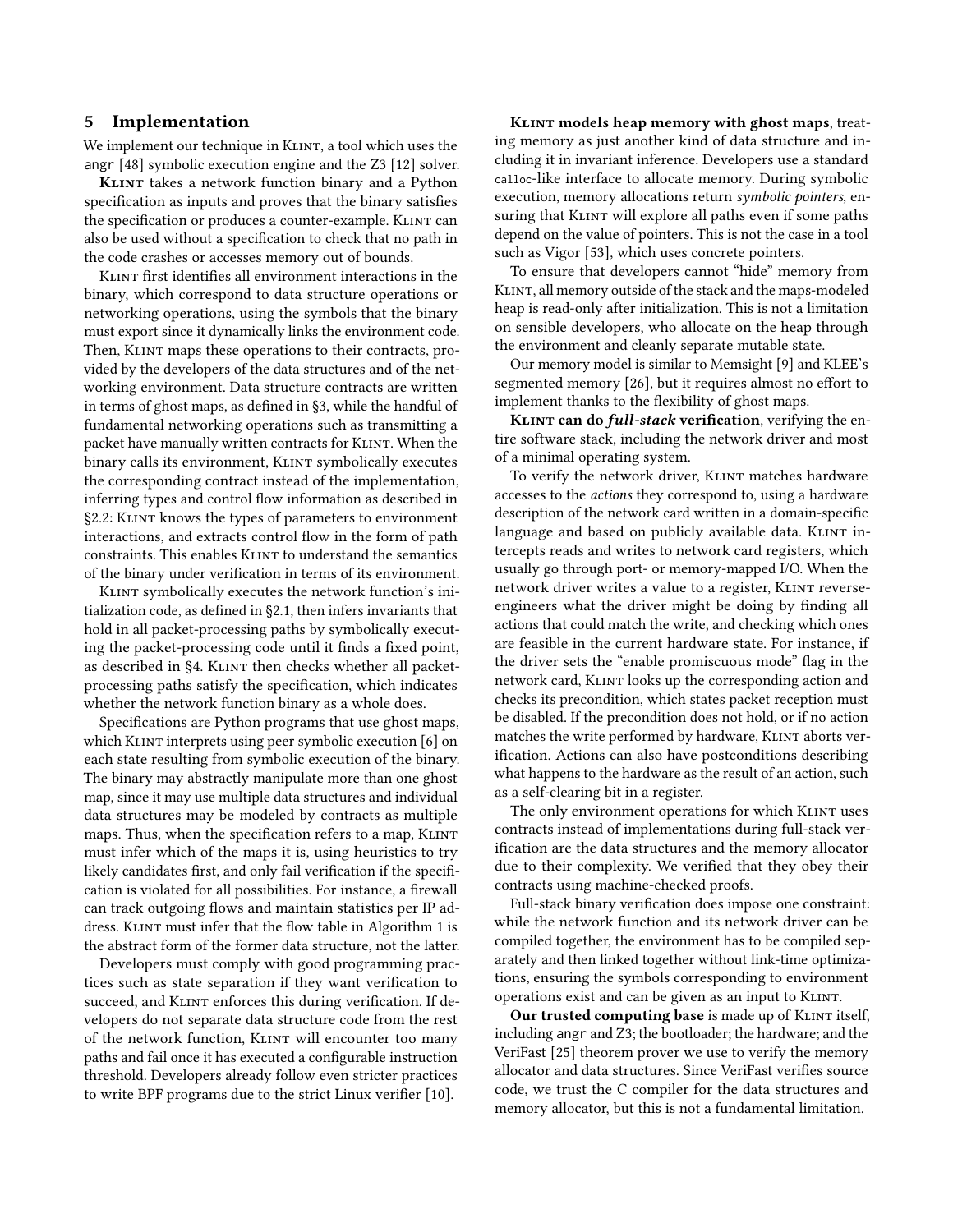# 6 Evaluation

We evaluate KLINT using the binaries, without debug symbols, of 6 network functions: an Ethernet bridge with a spanning tree protocol, a firewall, an implementation of Google's Maglev [\[16\]](#page-13-19), a network address translator, a traffic policer, and an IPv4 router with longest prefix matching. The first five are based on publicly available code from the Vigor [\[53\]](#page-14-0) project, which verified source code.

We show that KLINT can quickly verify binaries in [§6.1,](#page-9-0) that it reduces the trusted base and enables developers to write faster code in [§6.2,](#page-10-0) and that it is applicable to real-world code including BPF in [§6.3.](#page-11-0)

### <span id="page-9-0"></span>6.1 Verifying network functions

We summarize the time it takes KLINT to verify our network functions in Table [1,](#page-9-1) split into the time to symbolically execute the code, infer invariants, and verify the resulting paths. Klint runs multiple iterations of symbolic execution and invariant inference to find a fixed point, thus we report the total time spent in each category.

We measure all times on an Intel i7-7700HQ CPU running at 3.60GHz. KLINT is single-threaded, though invariant inference is embarrassingly parallelizable. We prototyped parallelization but ran into a complex bug between angr and Z3 due to garbage collection [\[1\]](#page-13-20), and since KLINT is fast enough we did not investigate further.

Overall, even the most complex of our network functions, the bridge, takes about 2 minutes to verify, which we believe is reasonable. We could further reduce verification time by reducing the redundancy in some invariants, and by using less flexible tools than angr and Z3, since we do not use their full power. The router uses a single data structure, the longest-prefix-match table, thus it only has one invariant.

We caution against over-interpreting the exact results, as most of the time is spent by the Z3 solver, and we noticed that the time Z3 takes to solve queries can vary significantly with small changes in queries, due to the heuristic-based nature of solving. Thus, total verification time can vary by dozens of seconds with minor changes in KLINT or Z3.

<span id="page-9-1"></span>

|               | Time (seconds) |                           |    |       | $\#invs$ |
|---------------|----------------|---------------------------|----|-------|----------|
|               |                | Sym. ex. Inv. inf. Verif. |    | Total |          |
| <b>Bridge</b> | 82             | 18                        | 19 | 119   | 32       |
| Firewall      | 26             | 7                         | 10 | 43    | 20       |
| Maglev        | 36             | 11                        | 10 | 57    | 25       |
| <b>NAT</b>    | 43             | 7                         | 8  | 58    | 20       |
| Policer       | 53             | 10                        | 6  | 69    | 25       |
| Router        | $\theta$       | $\Omega$                  | 1  | 1     |          |

Table 1. Our network functions, the time KLINT takes to verify them, and the number of invariants it finds.

```
1 def spec (pkt, config, sent_pkt):
   if pkt. ipv4 is None or pkt. tcpudp is None:
     assert sent_pkt is None
4 return
5 if pkt . device == config [" external device "]:
6 flow = {
7 'src_ip': pkt.ipv4.dst,
8 dst_ip': pkt.jpg. src,
9 'src_port': pkt.tcpudp.dst,
10 dst\_port': pkt.tcpudp.src,
11 'protocol ': pkt . ipv4 . protocol
12 }
13 # there must exist a map that tracks flows ,
14 # regardless of what it maps them to
15 table = Map(typeof(flow), \ldots)16 if sent_pkt is not None:
17 assert flow in table.old
18 assert sent_pkt . data == pkt . data
19 assert sent_pkt . device == 1 - pkt . device
```
<span id="page-9-3"></span>Listing 2. Partial specification of a firewall with 2 devices. This specification can be given to KLINT unmodified.

We show the KLINT equivalent of Algorithm [1,](#page-0-0) our running example of a specification, in Listing [2.](#page-9-2) The full specification is too long to show here, but KLINT can also verify this partial specification.

The specification abstracts away implementation details such as the type of values in the firewall's flow table, as seen in line [15.](#page-9-3) This uses Python's "ellipsis" literal, meant for domain-specific languages.

This specification is actual Python code run in the standard Python interpreter by KLINT, thus developers can write specifications using their existing programming knowledge. Klint currently requires the order of fields in specification structures such as the flow declared in line [6](#page-9-4) to match the order in the corresponding implementation structure. Having Klint try all possible orders would not finish in reasonable time, but there may be better strategies.

We found and fixed two implementation bugs using specifications we wrote based on standards. First, section 7.8 of the IEEE 802.1D standard [\[30\]](#page-13-8) forbids adding Ethernet group addresses to the filtering table, which we originally forgot to implement. Second, our NAT originally misused its port allocator if configured to use only a sub-range of ports. This was already present in the Vigor NAT, because Vigor requires a concrete size for data structures during verification, and its authors only verified it for the full port range.

Verifying the entire stack requires an additional 15 minutes per network function, most of which is spent inferring the network driver's actions because the driver performs thousands of writes to registers and each of these writes requires work from KLINT. This could be improved by recognizing simple loops, since most initialization operations are performed in loops over categories of registers.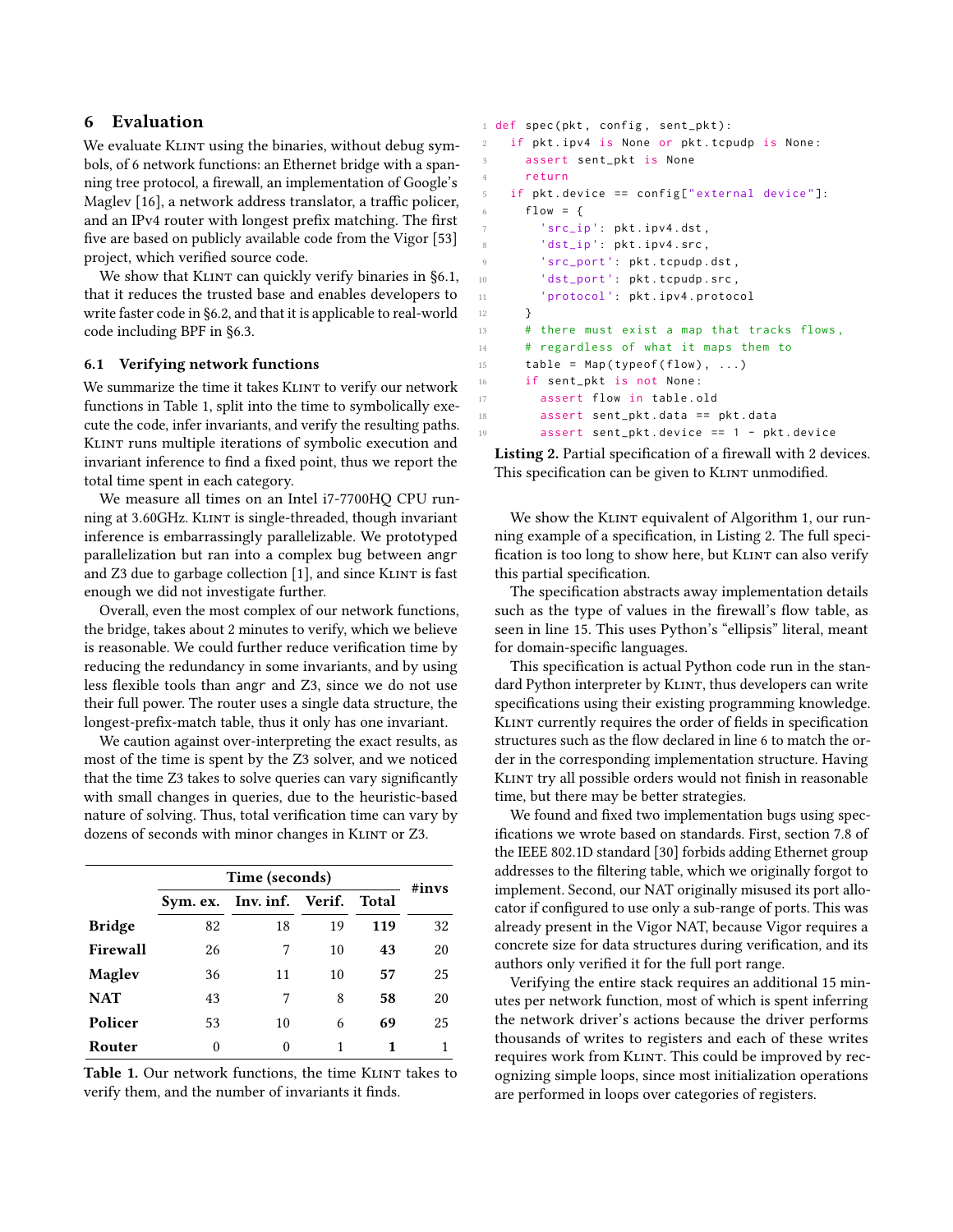#### <span id="page-10-0"></span>6.2 Faster verified network functions

KLINT enables developers to write faster verified network functions in two ways: developers can quickly prototype changes to data structures without having to verify them first, and they can use the abstractions they want instead of verification-specific ones. In practice, we expect developers to either use existing verified data structures or write contracts for existing "trusted" data structures such as BPF maps. Klint enables this workflow by only requiring contracts and not proofs for these trusted data structures, whereas previous tools required an all-or-nothing approach.

First, ghost maps and invariant inference enable quick prototyping of new data structures. For instance, we rewrote our port allocator to have different performance characteristics with slightly different semantics, including stricter preconditions as we believed our network functions did not need the generality of the existing ones. Using an approach such as Vigor or Gravel, even when prototyping, we would have needed to add a model of the new port allocator to the verification tool, including annotations for invariants, to check whether our network functions would still be correct when using it. With KLINT, we wrote new contracts, automatically verified that our network functions already satisfied the new stricter preconditions, then manually verified the implementation once we finished prototyping.

Second, verifying binaries enables simpler and faster code by removing abstractions over low-level hardware features that existed for the sake of verification. For instance, using a tool such as Vigor, obtaining the time from the environment requires calling a C function that the tool replaces with a model at verification time. Unless the compiler can inline this function, the developer will pay the performance cost at run time. With KLINT, the code can use inline assembly to read the CPU's time stamp counter, which KLINT handles in the same way as other assembly instructions. Furthermore, in the Vigor model, the C function must be verified separately using a different tool, a problem KLINT does not have.

<span id="page-10-1"></span>

|               | Vigor  |                |      | <b>KLINT</b> |                |      |
|---------------|--------|----------------|------|--------------|----------------|------|
|               | Tput   | Latency $(us)$ |      | <b>T</b> put | Latency $(us)$ |      |
|               | (Gb/s) | 50%            | 99%  | (Gb/s)       | 50%            | 99%  |
| <b>Bridge</b> | 5.54   | 3.98           | 4.25 | $10*$        | 3.84           | 4.26 |
| Firewall      | 7.77   | 3.92           | 4.26 | $10*$        | 3.84           | 4.25 |
| Maglev        | 6.34   | 3.96           | 4.28 | $10*$        | 3.90           | 4.27 |
| <b>NAT</b>    | 3.47   | 3.97           | 4.32 | $10*$        | 3.87           | 4.27 |
| Policer       | 9.12   | 3.87           | 4.25 | $10*$        | 3.83           | 4.24 |

Table 2. Maximal single-link throughput without loss, and latency with 1 Gb/s background load of the original Vigor network functions and our versions. \* = link saturated

<span id="page-10-2"></span>

Figure 5. Throughput without loss vs. median latency of different bridges. Shaded areas delimit 5th and 95th percentiles.

We benchmark our network functions using the Vigor ones as baselines, with the TinyNF [\[45\]](#page-13-21) driver instead of the original DPDK subset since it is faster and is the base for our own network driver. We use the same setup as Vigor to make the comparison useful: two machines as in RFC 2544 [\[4\]](#page-13-22), one running a network function and one running the MoonGen packet generator [\[17\]](#page-13-23). Both machines have Intel Xeon E5-2667 v2 CPUs at 3.30GHz, Intel 82599ES NICs, and run Ubuntu 18.04. These network cards are the ones we modeled for KLINT's full-stack verification. We measure throughput with minimally-sized packets, filling network functions' flow tables to 90% of their capacity.

We first run the same benchmark used in the Vigor paper: find the maximum throughput the network functions can sustain without dropping packets using one 10 Gb/s link and measure their latency when fed 1 Gb/s of background load. All our network functions can handle 10 Gb/s whereas the Vigor ones cannot, as we show in Table [2.](#page-10-1)

Since the Ethernet link is a bottleneck in the Vigor benchmarks, we use two links, for a theoretical maximal throughput of 20 Gb/s. To obtain more details about performance, we measure latency at increments of 1 Gb/s until the network function drops packets. We focus on the bridge for lack of space. We included the original Vigor bridge running on its verified DPDK subset, the Vigor bridge running on the verified TinyNF driver, the Click [\[28\]](#page-13-24) bridge originally used as a baseline by Vigor, our bridge running on our verified driver, and our bridge running on DPDK, which is not verified. We do not know of any "standard" network functions we could use as a baseline beyond Click.

Despite our bridge having extra features compared to the Vigor one, such as support for a spanning tree protocol, it can reach more throughput before dropping packets than any of the other bridges, including the bridge from the widely used Click toolchain, as we show in Figure [5.](#page-10-2)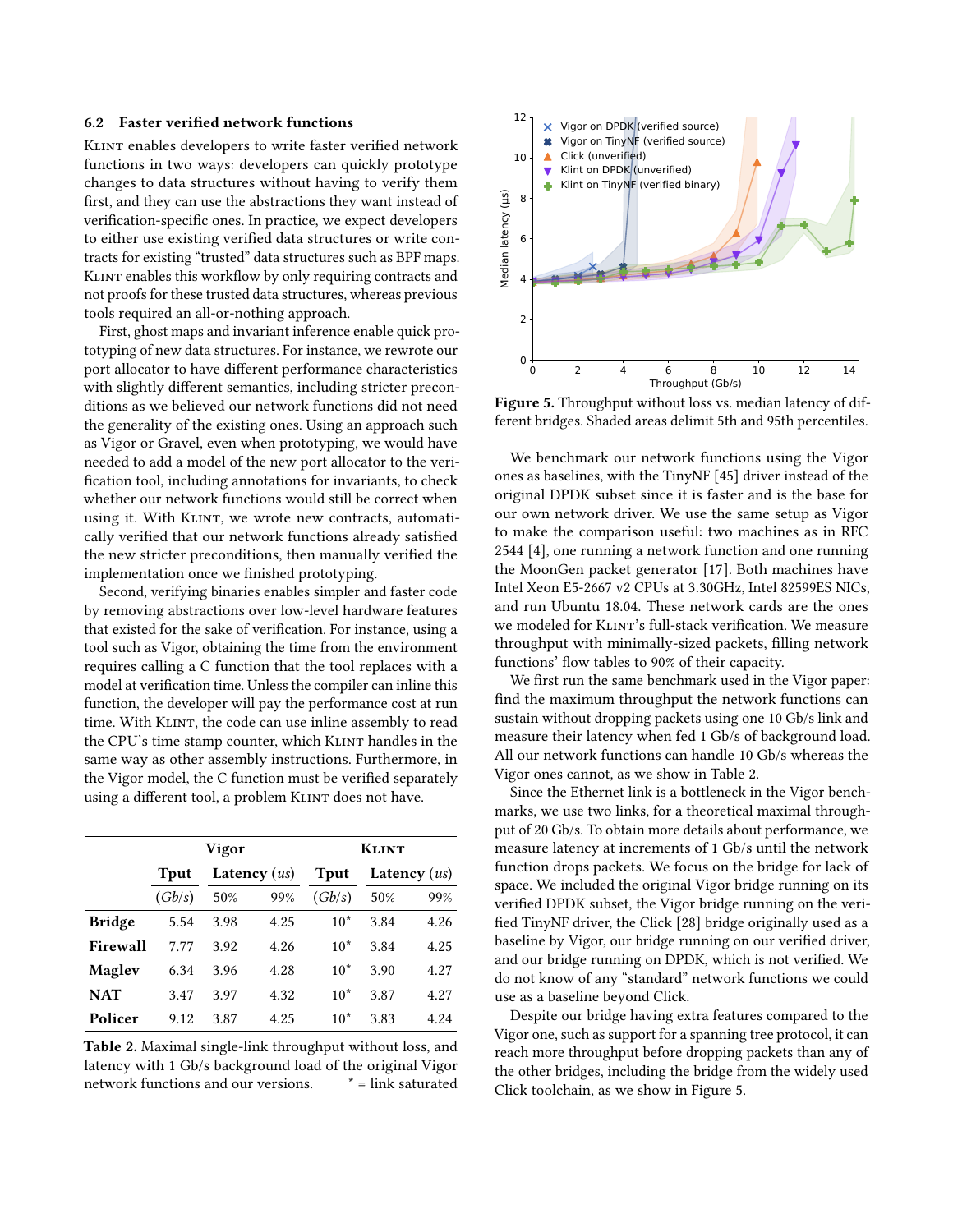<span id="page-11-1"></span>

|               |             | Language Data structures  | Extra inputs          |         | Pointer arith. Unbounded loops Precise |     |
|---------------|-------------|---------------------------|-----------------------|---------|----------------------------------------|-----|
| Gravel $[55]$ | LLVM        | $C++STL$                  | Intermediate specs    | Limited | No                                     | Yes |
| Prevail [21]  | <b>BPF</b>  | BPF maps                  | No need               | If safe | Yes                                    | No  |
| Vigor $[53]$  | <b>LLVM</b> | Custom "libVig"           | NF-specific models No |         | No                                     | Yes |
| <b>KLINT</b>  | x86 64      | Any, w/ contracts No need |                       | If safe | N <sub>0</sub>                         | Yes |

Table 3. Comparison of this work with previous network function verification efforts.

### <span id="page-11-0"></span>6.3 Applicability

KLINT is applicable to real-world network functions: it does not require additional inputs from developers, it enables operators to verify the entire stack of network functions, its network function model is a superset of the widely used BPF, and it enables developers to use any programming language including those not considered mature enough to be trusted.

As we show in Table [3,](#page-11-1) KLINT operates on binaries, can handle any data structure for which map-based contracts are provided, does not require intermediate inputs, does not limit developers' use of pointer arithmetic beyond memory safety, and precisely tracks the contents of data structures and packets enabling functional correctness proofs.

Previous work falls into two categories. Vigor and Gravel prove functional correctness but require a typed intermediate language, extra inputs, and specific data structures. Prevail [\[21\]](#page-13-25) handles BPF bytecode and maps, which BPF developers must use anyway, and can even handle unbounded loops, but can only prove memory safety and crash freedom. Prevail can be viewed as a superset of the Linux BPF verifier. Klint provides the best of both worlds: it requires neither a typed intermediate representation nor extra inputs, and it does not limit data structures, while also enabling proofs of functional correctness. As an example of unnecessary inputs, we were able to remove around 3000 lines of proofs for invariants when porting Vigor network functions to Klint.

Operators can verify the entire software stack, and thus do not need to trust software such as network drivers, using KLINT's full-stack verification. Developers can thus tune the drivers for performance by removing features they do not need, or even rewrite their own driver to suit it to a specific usage pattern. PacketMill [\[19\]](#page-13-26) showed that such transformations can be done with developer hints to increase network function performance.

KLINT can be used to verify network functions in containers, i.e., statically linked with a Linux implementation of the environment abstraction and running within Docker [\[34\]](#page-13-27). Containers are a convenient way to deploy and manage programs and have been proposed as a deployment model for network functions [\[50\]](#page-14-6). KLINT can verify such network functions in the same way it verifies full-stack ones, although the trusted code base is larger since operators need to trust the container runtime as well as the Linux environment implementation running inside the container.

Our network function model is a superset of BPF. The Linux kernel verifies that BPF programs are memory safe and have no unbounded loops. KLINT verifies functional correctness, though it also requires a lack of unbounded loops. BPF requires developers to use a fixed set of data structures, mostly maps. KLINT enables developers to use any data structure that has contracts based on ghost maps.

To show that KLINT's model is at least as expressive as BPF's, we use five existing BPF programs: Facebook's Katran [\[47\]](#page-14-2) load balancer, the CRAB [\[27\]](#page-13-28) load balancer, a filter from Suricata [\[44\]](#page-13-29), a firewall from hXDP [\[5\]](#page-13-30), and a bridge from Polycube [\[35\]](#page-13-31). We extend KLINT to analyze the assembly code compiled by the kernel after dumping it through a Linux debugging facility, using contracts we wrote for the BPF maps. Since we have no specifications for these BPF programs, Klint only verifies memory safety and crash freedom. Klint verifies the bridge and firewall in seconds, and CRAB and the Suricata filter in less than 2 minutes, but Katran requires almost 4 hours. This is due to our choice to model packet contents with a ghost map for simplicity, even though packet contents do not factor into invariant inference. Katran reads and writes to dozens of fields in the packet, which means the ghost map representing the packet has too many items to be efficient. This could be fixed by using a different way to model packet memory, such as Z3 arrays.

Developers can use any programming language, even if that language is considered too "exotic" or "immature" for operators to blindly trust it, since KLINT verifies binaries, and thus can catch errors resulting from compiler bugs.

For instance, the Rust [\[39\]](#page-13-32) programming language is a promising direction for writing low-level systems code, including networking, but a developer or an operator might be concerned about its maturity level. Indeed, as of this writing there are currently 69 issues in the Rust bug tracker [\[46\]](#page-14-7) marked with the "unsound" tag, meaning the compiler allows code that violates Rust's safety guarantees. Furthermore, some Rust features such as removing unused parts of the standard library are currently experimental.

However, we are able to write a traffic policer in Rust, compile it using these experimental features, and verify it using KLINT with the same specification as our C implementation. We can thus be confident that no matter what bugs lie in the Rust compiler, our binary is correct.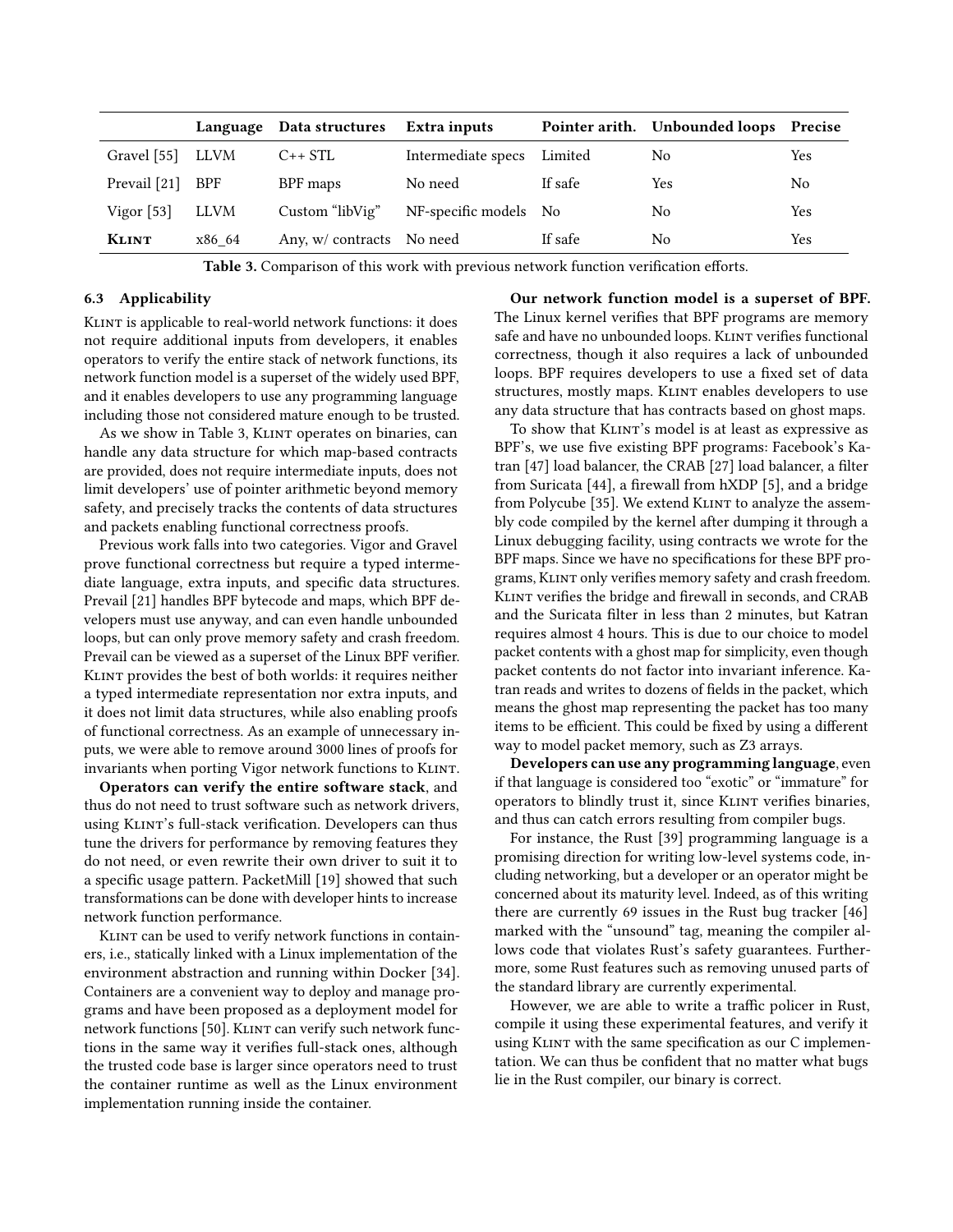# 7 Limitations

Klint's main limitation is that it cannot handle multi-threaded network functions that share state across threads. As we stated in [§2,](#page-2-3) parallel code causes path explosion due to the amount of possible interleavings among threads. Running isolated instances of a network function in parallel can work by steering flows to cores, in which case KLINT can verify the instances, but this has skew issues.

Klint imposes the following performance limitation on network functions: data structures must be dynamically linked so that KLINT can identify their operations by mapping the symbols left undefined in the binary to the contracts it is given as inputs. This can lead to slower function calls and lost opportunities for inlining.

Klint also has the non-fundamental limitation of only supporting packet arrival as a trigger to run code and not timers or other events. Extending KLINT to support this is engineering work, replacing the restricted event handler model of packet reception with a more general one that branches on the event type.

Verifying network functions is only one part of the puzzle. KLINT can verify that a network function implements a protocol, but not that the protocol itself satisfies properties such as avoiding infinite message loops. Specialized techniques exist to verify protocols, such as IronFleet [\[22\]](#page-13-33).

The remaining part of the puzzle is data structure implementations, for which manual verification tools currently remain necessary. We used VeriFast [\[25\]](#page-13-18), which uses annotation for C, but other approaches exist such as Dafny [\[31\]](#page-13-34), a programming language designed for verification.

# 8 Related work

Runtime verification is a related but distinct area of work, focusing on checking behavior at runtime. This catches bugs even in code currently beyond the reach of formal verification, for instance due to complex parallelism. Tools such as Aragog [\[52\]](#page-14-8) trade completeness and performance for applicability. They only look at input and output packets and view network functions as "black boxes", thus they impose no constraints on code. But they cannot guarantee the absence of bugs, and in distributed environments cannot prevent bugs that can only be detected after compiling information from different machines. They also impose runtime overheads, unlike KLINT, due to the runtime nature of checks.

Symbolic execution is the main technique we build upon, and ghost maps may be useful beyond network functions. Symbolic execution is often used for bug finding instead of verification because of path explosion, but it can be augmented with techniques to bypass path explosion. Indeed, KLEE [\[7\]](#page-13-35) and angr [\[48\]](#page-14-5) were both designed primarily to find bugs, yet Vigor [\[53\]](#page-14-0) and KLINT show that they can be used for verification. S2E [\[8\]](#page-13-36) was also designed to find bugs but reused for network function verification by Dobrescu

and Argyraki [\[14\]](#page-13-37). Serval [\[40\]](#page-13-38) is a symbolic execution engine enhanced with verification techniques and can prove systems such as a security monitor, at the cost of requiring some human annotations. KLINT could have used Serval as a base; we chose angr mostly because it is designed for quick prototyping. Path explosion can also be bypassed by writing code with few paths, as in the Hyperkernel [\[42\]](#page-13-39).

Using maps as part of analyzing programs has been proposed before, though previous approaches were not aimed at functional verification, such as the Memsight [\[9\]](#page-13-16) memory model for symbolic execution, or the technique proposed by Dillig et al. [\[13\]](#page-13-11) to verify memory safety.

Network function verification tools such as Vigor [\[53\]](#page-14-0), Gravel [\[55\]](#page-14-1), and Prevail [\[21\]](#page-13-25), which require source code, all inspired our design. Bolt [\[24\]](#page-13-40) and Pix [\[23\]](#page-13-41) verify performance instead of correctness, and require source code, though we believe they could use our techniques to only require binaries. While verifying binaries provides key advantages, verifying source code makes debugging failed verification easier since compiler optimizations can make it hard to match what the binary does wrong to what the code does wrong.

BPF is a more applicable but weaker form of network function verification: an in-kernel "verifier" checks memory safety and crash freedom, allowing untrusted code to run in kernel mode for performance without safety risks. BPF verifiers are fast, at the cost of restricting the code developers may write. BPF code cannot contain unbounded loops, must use specific data structures, and must include explicit checks for out-of-bounds memory accesses, even if a "smarter" and slower verifier might not need these checks. Internet infrastructure companies such as Cloudflare [\[32\]](#page-13-42) use BPF as a core part of their infrastructure. Prevail [\[21\]](#page-13-25) showed that formal methods can help BPF verification scale. Verified interpreters [\[51\]](#page-14-9) and just-in-time compilers [\[41\]](#page-13-43) for BPF exist, but they make no promises about functional correctness.

## 9 Conclusion

We presented KLINT, an automated tool to formally verify that network function binaries satisfy specifications with neither source code nor debugging symbols, given contracts for trusted data structures. This enables developers to provide guarantees about proprietary code to operators, removing a key barrier for adoption of formally verified network functions. Klint uses maps as "universal" data structures for both specifications and contracts, enabling a sweeping simplification in reasoning including invariant inference. Using KLINT, we verified the functional correctness of 6 network function binaries written in C and 1 in Rust, and the memory safety and crash freedom of 5 existing BPF programs.

### Acknowledgments

We thank the anonymous reviewers and our shepherd Jay Lorch for improving this paper, and angr maintainer Audrey Dutcher for her quick fixes to the few issues we encountered.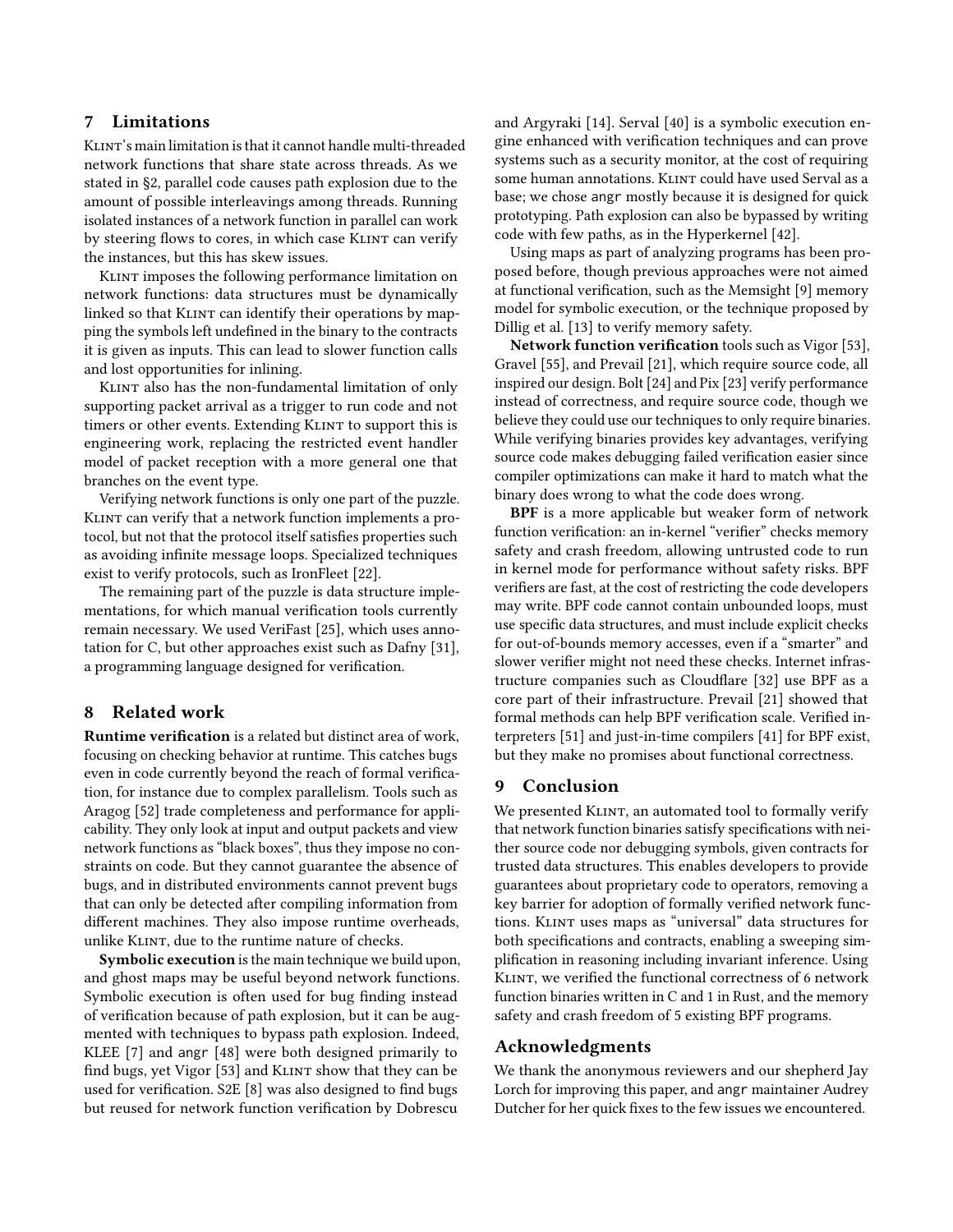# References

- <span id="page-13-20"></span>[1] ANGR CONTRIBUTORS. angr issue 938: SEGFAULT libz3. [https://github.](https://github.com/angr/angr/issues/938) [com/angr/angr/issues/938](https://github.com/angr/angr/issues/938).
- <span id="page-13-7"></span>[2] BPF AUTHORS AND CONTRIBUTORS. bpf-helpers(7) Linux manual page. <https://man7.org/linux/man-pages/man7/bpf-helpers.7.html>.
- <span id="page-13-10"></span>[3] Bradley, A. R., Manna, Z., and Sipma, H. B. What's decidable about arrays? In Intl. Conf. on Verification, Model Checking, and Abstract Interpretation (2006).
- <span id="page-13-22"></span>[4] BRADNER, S., AND McQUAID, J. Benchmarking methodology for network interconnect devices. RFC 2544, RFC Editor, 1999.
- <span id="page-13-30"></span>[5] Brunella, M. S., Belocchi, G., Bonola, M., Pontarelli, S., Siracusano, G., Bianchi, G., Cammarano, A., Palumbo, A., Petrucci, L., and Bifulco, R. hxdp: Efficient software packet processing on FPGA NICs. In Symp. on Operating Systems Design and Implementation (OSDI) (2020).
- <span id="page-13-14"></span>[6] Bruni, A., Disney, T., and Flanagan, C. A peer architecture for lightweight symbolic execution. [http://hoheinzollern.files.wordpress.](http://hoheinzollern.files.wordpress.com/2008/04/seer1.pdf) [com/2008/04/seer1.pdf](http://hoheinzollern.files.wordpress.com/2008/04/seer1.pdf), Unpublished.
- <span id="page-13-35"></span>[7] CADAR, C., DUNBAR, D., AND ENGLER, D. R. KLEE: Unassisted and automatic generation of high-coverage tests for complex systems programs. In Symp. on Operating Systems Design and Implementation (OSDI) (2008).
- <span id="page-13-36"></span>[8] Chipounov, V., Georgescu, V., Zamfir, C., and Candea, G. Selective symbolic execution. In Workshop on Hot Topics in Dependable Systems (HOTDEP) (2009).
- <span id="page-13-16"></span>[9] COPPA, E., D'ELIA, D. C., AND DEMETRESCU, C. Rethinking pointer reasoning in symbolic execution. In ACM Intl. Conf. on Automated Software Engineering (ASE) (2017).
- <span id="page-13-15"></span>[10] CORBET, J. Bounded loops in BPF programs. [https://lwn.net/Articles/](https://lwn.net/Articles/773605/) [773605/](https://lwn.net/Articles/773605/).
- <span id="page-13-1"></span>[11] CORBET, J. The BPF system call API, version 14. [https://lwn.net/](https://lwn.net/Articles/612878/) [Articles/612878/](https://lwn.net/Articles/612878/).
- <span id="page-13-13"></span>[12] de Moura, L. M., and Bjørner, N. Z3: An efficient SMT solver. In Intl. Conf. on Tools and Algorithms for the Construction and Analysis of Systems (TACAS) (2008).
- <span id="page-13-11"></span>[13] DILLIG, I., DILLIG, T., AND AIKEN, A. Precise reasoning for programs using containers. In ACM SIGPLAN-SIGACT Symp. on Principles of Programming Languages (POPL) (2011).
- <span id="page-13-37"></span>[14] Dobrescu, M., and Argyraki, K. Software dataplane verification. In Symp. on Networked Systems Design and Implementation (NSDI) (2014).
- <span id="page-13-0"></span>[15] DPDK: Data plane development kit. https://dpdk.org.
- <span id="page-13-19"></span>[16] Eisenbud, D. E., Yi, C., Contavalli, C., Smith, C., Kononov, R., Mann-Hielscher, E., Cilingiroglu, A., Cheyney, B., Shang, W., and Hosein, J. D. Maglev: A fast and reliable software network load balancer. In Symp. on Networked Systems Design and Implementation (NSDI) (2016).
- <span id="page-13-23"></span>[17] Emmerich, P., Gallenmüller, S., Raumer, D., Wohlfart, F., and CARLE, G. MoonGen: A scriptable high-speed packet generator. In Internet Measurement Conf. (IMC) (2015).
- <span id="page-13-3"></span>[18] Equinix. Network edge | Equinix edge services. [https://www.equinix.](https://www.equinix.se/services/edge-services/network-edge) [se/services/edge-services/network-edge](https://www.equinix.se/services/edge-services/network-edge).
- <span id="page-13-26"></span>[19] Farshin, A., Barbette, T., Roozbeh, A., Maguire Jr., G. Q., and Kostić, D. PacketMill: Toward per-core 100-Gbps networking. In Intl. Conf. on Architectural Support for Programming Languages and Operating Systems (ASPLOS) (2021).
- <span id="page-13-12"></span>[20] Flanagan, C., and Leino, K. R. M. Houdini, an annotation assistant for ESC/Java. In Intl. Symp. on Formal Methods Europe (2001).
- <span id="page-13-25"></span>[21] Gershuni, E., Amit, N., Gurfinkel, A., Narodytska, N., Navas, J. A., Rinetzky, N., Ryzhyk, L., and Sagiv, M. Simple and precise static analysis of untrusted Linux kernel extensions. In Intl. Conf. on Programming Language Design and Implementation (PLDI) (2019).
- <span id="page-13-33"></span>[22] Hawblitzel, C., Howell, J., Kapritsos, M., Lorch, J., Parno, B., ROBERTS, M. L., SETTY, S., AND ZILL, B. IronFleet: Proving practical distributed systems correct. In ACM Symp. on Operating Systems

Principles (SOSP) (October 2015), ACM.

- <span id="page-13-41"></span>[23] IYER, R., ARGYRAKI, K., AND CANDEA, G. Performance interfaces for network functions. In Symp. on Networked Systems Design and Implementation (NSDI) (2022).
- <span id="page-13-40"></span>[24] Iyer, R., Pedrosa, L., Zaostrovnykh, A., Pirelli, S., Argyraki, K., and Candea, G. Performance contracts for software network functions. In Symp. on Networked Systems Design and Implementation (NSDI) (2019).
- <span id="page-13-18"></span>[25] JACOBS, B., AND PIESSENS, F. The VeriFast program verifier, 2008.
- <span id="page-13-17"></span>[26] KAPUS, T., AND CADAR, C. A segmented memory model for symbolic execution. In ACM SIGSOFT Intl. Symp. on the Foundations of Software Engineering (FSE) (2019).
- <span id="page-13-28"></span>[27] Kogias, M., Iyer, R., and Bugnion, E. Bypassing the load balancer without regrets. In Symp. on Cloud Computing (SOCC) (2020).
- <span id="page-13-24"></span>[28] Kohler, E., Morris, R., Chen, B., Jannotti, J., and Kaashoek, M. F. The Click modular router. ACM Transactions on Computer Systems (TOCS) 18, 3 (2000).
- <span id="page-13-9"></span>[29] KUZNETSOV, V., KINDER, J., BUCUR, S., AND CANDEA, G. Efficient state merging in symbolic execution. In Intl. Conf. on Programming Language Design and Implementation (PLDI) (2012).
- <span id="page-13-8"></span>[30] LAN/MAN STANDARDS COMMITTEE. IEEE standard for local and metropolitan area networks: Media access control (MAC) bridges. Tech. rep., IEEE Standards Association, 2014. IEEE Std 802.1D-2004.
- <span id="page-13-34"></span>[31] Leino, K. R. M. Dafny: An automatic program verifier for functional correctness. In Intl. Conf. on Logic for Programming Artificial Intelligence and Reasoning (LPAR) (2010).
- <span id="page-13-42"></span>[32] Majkowski, M. Cloudflare architecture and how BPF eats the world. [https://blog.cloudflare.com/cloudflare-architecture-and-how](https://blog.cloudflare.com/cloudflare-architecture-and-how-bpf-eats-the-world/)[bpf-eats-the-world/](https://blog.cloudflare.com/cloudflare-architecture-and-how-bpf-eats-the-world/).
- <span id="page-13-2"></span>[33] McCanne, S., AND JACOBSON, V. The BSD packet filter: A new architecture for user-level packet capture. In USENIX Winter 1993 Conference (San Diego, CA, Jan. 1993), USENIX Association.
- <span id="page-13-27"></span>[34] Merkel, D. Docker: Lightweight Linux containers for consistent development and deployment. Linux Journal (2014).
- <span id="page-13-31"></span>[35] Miano, S., Bertrone, M., Risso, F., Bernal, M. V., Lu, Y., Pi, J., and SHAIKH, A. A service-agnostic software framework for fast and efficient in-kernel network services. In ACM/IEEE Symp. on Architectures for Networking and Communications Systems (2019).
- <span id="page-13-4"></span>[36] MITRE Corporation. MS13-064. Available from CVE Details, CVE-ID MS13-064., 2013.
- <span id="page-13-5"></span>[37] MITRE CORPORATION. CVE-2014-9715. Available from CVE Details, CVE-ID CVE-2014-9715., 2014.
- <span id="page-13-6"></span>[38] MITRE CORPORATION. CVE-2015-6271. Available from CVE Details, CVE-ID CVE-2015-6271., 2015.
- <span id="page-13-32"></span>[39] Mozilla Research. Rust programming language. [https://www.rust](https://www.rust-lang.org/)[lang.org/](https://www.rust-lang.org/).
- <span id="page-13-38"></span>[40] NELSON, L., BORNHOLT, J., GU, R., BAUMANN, A., TORLAK, E., AND WANG, X. Scaling symbolic evaluation for automated verification of systems code with Serval. In ACM Symp. on Operating Systems Principles (SOSP) (2019).
- <span id="page-13-43"></span>[41] NELSON, L., GEFFEN, J. V., TORLAK, E., AND WANG, X. Specification and verification in the field: Applying formal methods to BPF just-in-time compilers in the Linux kernel. In Symp. on Operating Systems Design and Implementation (OSDI) (2020).
- <span id="page-13-39"></span>[42] Nelson, L., Sigurbjarnarson, H., Zhang, K., Johnson, D., Bornholt, J., Torlak, E., and Wang, X. Hyperkernel: Push-button verification of an OS kernel. In ACM Symp. on Operating Systems Principles (SOSP)  $(2017)$
- <span id="page-13-44"></span>[43] NETWORK WORKING GROUP. RFC 1812, requirements for IP version 4 routers. <https://www.rfc-editor.org/rfc/rfc1812.txt>, 1995.
- <span id="page-13-29"></span>[44] OPEN INFORMATION SECURITY FOUNDATION. Suricata website. [https:](https://suricata.io/) [//suricata.io/](https://suricata.io/).
- <span id="page-13-21"></span>[45] PIRELLI, S., AND CANDEA, G. A simpler and faster NIC driver model for network functions. In Symp. on Operating Systems Design and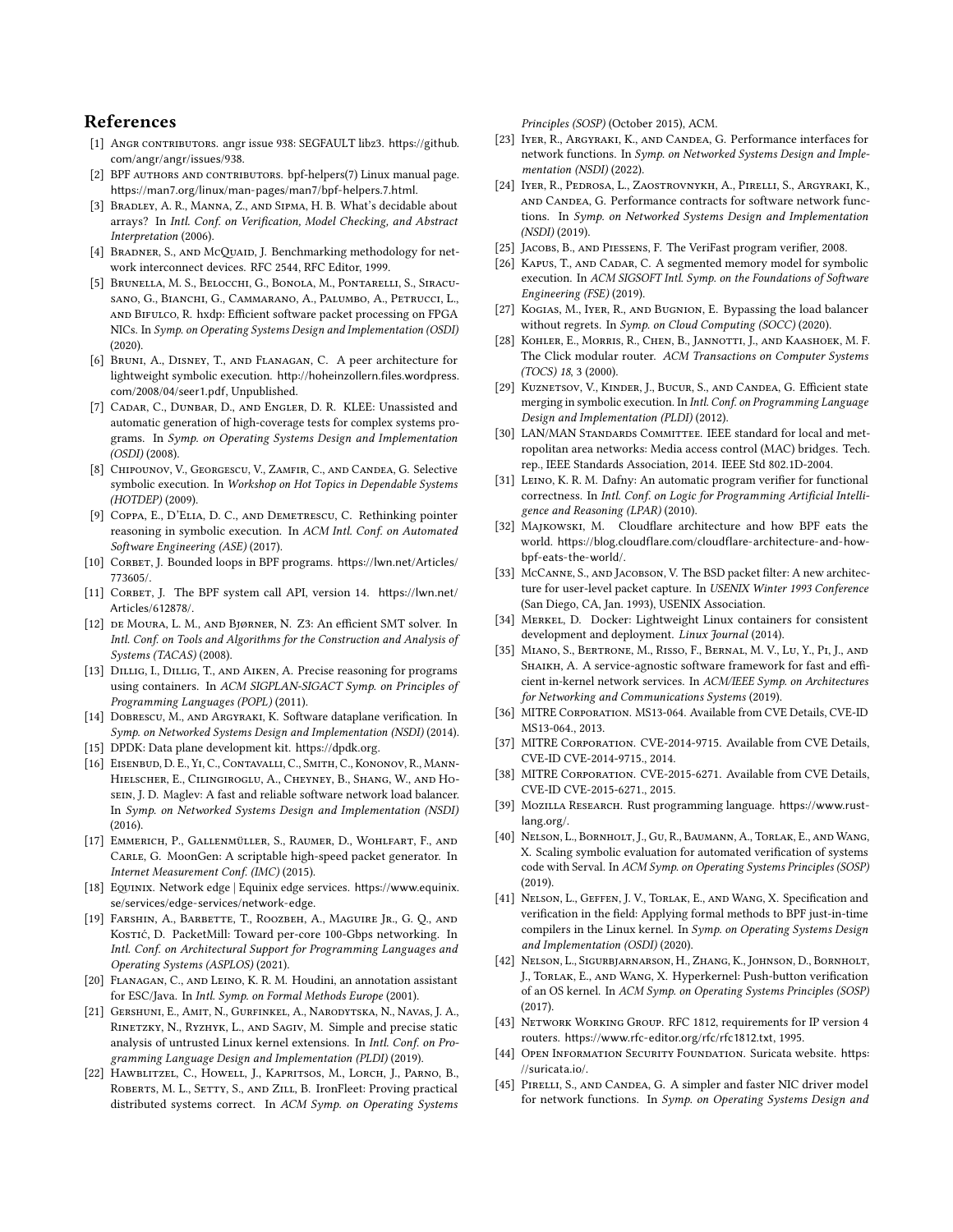Implementation (OSDI) (2020).

- <span id="page-14-7"></span>[46] RUST AUTHORS AND COLLABORATORS. Issues - rust-lang/rust. [https:](https://github.com/rust-lang/rust/issues) [//github.com/rust-lang/rust/issues](https://github.com/rust-lang/rust/issues).
- <span id="page-14-2"></span>[47] Shirokov, N., and Dasineni, R. Open-sourcing Katran, a scalable network load balancer. [https://engineering.fb.com/2018/05/22/open](https://engineering.fb.com/2018/05/22/open-source/open-sourcing-katran-a-scalable-network-load-balancer)[source/open-sourcing-katran-a-scalable-network-load-balancer](https://engineering.fb.com/2018/05/22/open-source/open-sourcing-katran-a-scalable-network-load-balancer), May 2018.
- <span id="page-14-5"></span>[48] SHOSHITAISHVILI, Y., WANG, R., SALLS, C., STEPHENS, N., POLINO, M., Dutcher, A., Grosen, J., Feng, S., Hauser, C., Kruegel, C., and Vigna, G. SOK: (state of) the art of war: Offensive techniques in binary analysis. In IEEE Symp. on Security and Privacy (S&P) (2016).
- <span id="page-14-4"></span>[49] Turing, A. M. On computable numbers, with an application to the Entscheidungsproblem. Proceedings of the London Mathematical Society (01 1937).
- <span id="page-14-6"></span>[50] Wang, J., Lévai, T., Li, Z., Vieira, M. A. M., Govindan, R., and Raghavan, B. Galleon: Reshaping the square peg of NFV, 2021.
- <span id="page-14-9"></span>[51] Wang, X., Lazar, D., Zeldovich, N., Chlipala, A., and Tatlock, Z. Jitk: A trustworthy in-kernel interpreter infrastructure. In Symp. on Operating Systems Design and Implementation (OSDI) (2014).
- <span id="page-14-8"></span>[52] Yaseen, N., Arzani, B., Beckett, R., Ciraci, S., and Liu, V. Aragog: Scalable runtime verification of shardable networked systems. In Symp. on Operating Systems Design and Implementation (OSDI) (2020).
- <span id="page-14-0"></span>[53] Zaostrovnykh, A., Pirelli, S., Iyer, R. R., Rizzo, M., Pedrosa, L., Argyraki, K. J., and Candea, G. Verifying software network functions with no verification expertise. In ACM Symp. on Operating Systems Principles (SOSP) (2019).
- <span id="page-14-10"></span>[54] Zaostrovnykh, A., Pirelli, S., Pedrosa, L., Argyraki, K., and Can-DEA, G. A formally verified NAT. In ACM SIGCOMM Conf. (SIGCOMM) (2017).
- <span id="page-14-1"></span>[55] Zhang, K., Zhuo, D., Akella, A., Krishnamurthy, A., and Wang, X. Automated verification of customizable middlebox properties with Gravel. In Symp. on Networked Systems Design and Implementation (NSDI) (2020).

## <span id="page-14-3"></span>Appendix A Verified properties

We used KLINT to verify both network functions we wrote and existing BPF network functions. We summarize the properties we proved for our network functions in this appendix. The BPF network functions have no formal specification and writing one would require a discussion with their authors to understand which edge cases are intended and which are not, so we instead chose to only verify that they are memory safe and free of crashes.

The full specifications are available on our repository: <https://github.com/dslab-epfl/klint>.

**Bridge**: we wrote a specification by manually extracting properties from the IEEE 802.1D [\[30\]](#page-13-8) standard. For instance, section 7.7.1 of the standard, "Active topology enforcement", states that "Each Port is selected as a potential transmission Port if, and only if [...] The Port considered for transmission is not the Port on which the frame was received [...]", thus our specification checks that if the packet was transmitted, the transmission port must not be the reception port. As we explain in Section [6.1,](#page-9-0) we found a bug after translating section 7.8 of the standard, "The Learning Process", which states a condition for learning an address in the filtering database: "the source address field of the frame denotes a specific end station (i.e., is not a group address)".

Klint helps us write this specification by allowing us to write properties that must hold on packets and on state without having to explicitly depend on the bridge's internals. For instance, we do not need to specify the data type that the bridge uses to store metadata about Ethernet addresses, only that the bridge conceptually has a map with Ethernet addresses as keys, and that the source address of an incoming packet is or is not added depending on specification-related factors.

Firewall: beyond the partial specification of Listing [2,](#page-9-2) we wrote a full specification that is an evolution of the one from Vigor [\[53\]](#page-14-0). We model the firewall's state as a map from flows to last update time and ensure that the firewall (1) adds flows from the internal network to the state if possible, refreshing their last update time if necessary, and (2) only lets packets from the external network through if their flow belongs to the state. The specification also ensures that the firewall does not modify packet contents and does not drop packets unless they are incoming packets with no matching flow in the state.

Our specification is not concerned with how the firewall "remembers" flows, nor with when exactly this happens in packet processing, only that outgoing packets flows must be remembered if there is space and that incoming packets must be of a known flow if they are forwarded.

As we show in [§6.1,](#page-9-0) KLINT can also verify a more restricted specification that is only concerned with what happens when a packet is transmitted, including the fact that its flow must have been known previously.

Maglev: while we do not know of a formal specification for Maglev, our specification is an evolution of the one from Vigor [\[53\]](#page-14-0), which was written according to the behavior described by the Google paper [\[16\]](#page-13-19). We model the state as two maps, one from flows to backends and one from backends to last heartbeat time. Packets from backends are heartbeats and must update the corresponding last heartbeat time and then be dropped. Packets from clients must be routed to a backend and must not be dropped unless there are no available backends.

NAT: our specification is an evolution of the one from VigNAT [\[54\]](#page-14-10), which fully describes the behavior of the NAT. We model the state as a map from flows to last update time, in a similar fashion to the firewall specification. Packets must only be dropped if they are not IP or TCP/UDP, as the NAT does not support other protocols (for now), or if they come from the external network but do not belong to a known flow. Packet headers must be updated according to the state, and packets from the internal network must trigger state updates.

One interesting aspect of KLINT with regards to the NAT is invariant inference: Vigor's original NAT required about 3000 lines of manually written proof annotations for the invariants between the three data structures the NAT uses internally, and the Vigor specification was dependent on